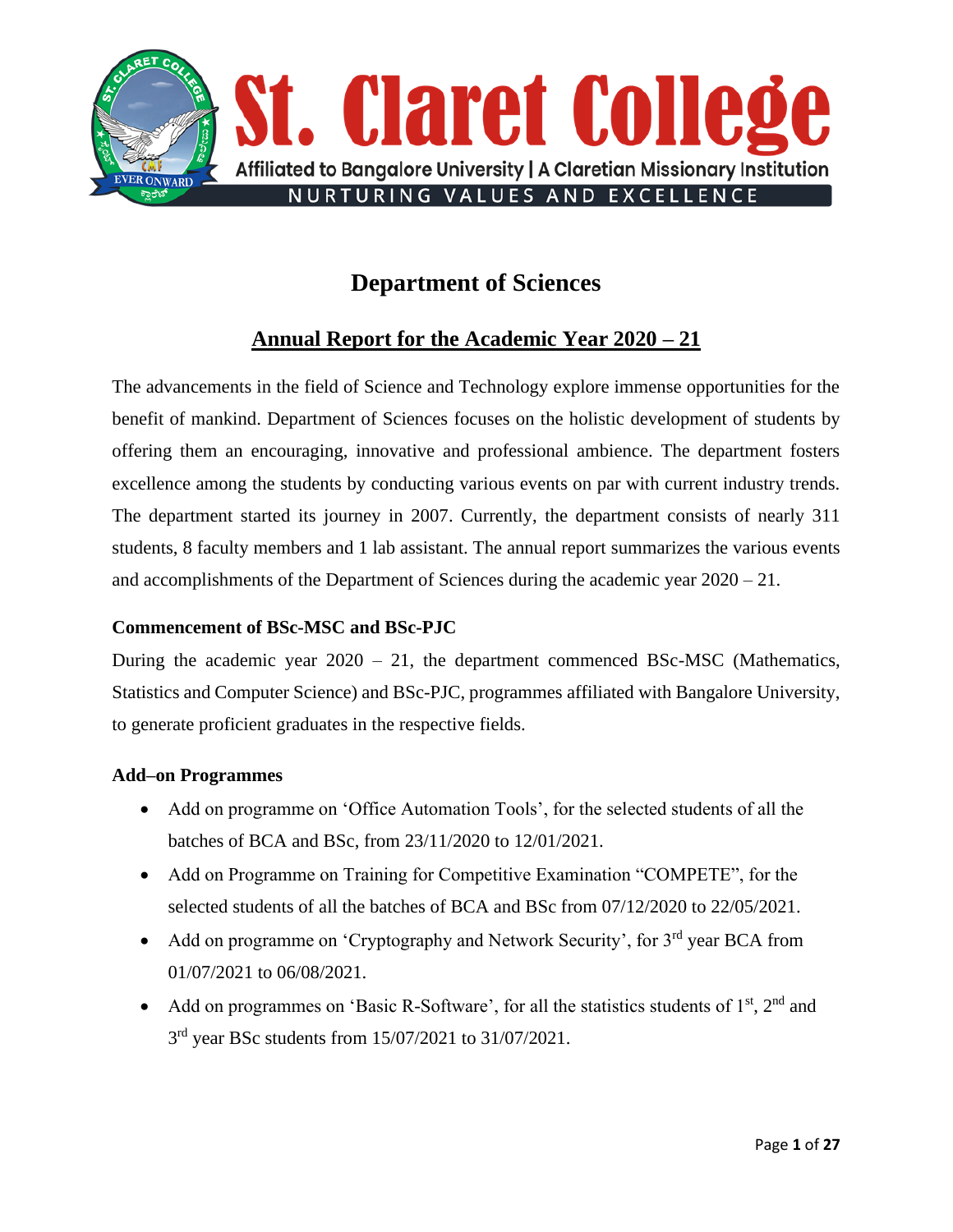| SI.            | <b>Date</b> | <b>Title</b>                  | <b>Resource Person(s)</b>        | <b>Beneficiaries</b> |
|----------------|-------------|-------------------------------|----------------------------------|----------------------|
| No.            |             |                               |                                  | (Students)           |
| $\mathbf{1}$   | 05/09/2020  | Student Start-up and          | Dr Saji Varghese, Entrepreneur   | $2nd$ year BCA       |
|                |             | Entrepreneurship              | and Associate Professor,         | $3rd$ year BCA       |
|                |             |                               | Department of English, Christ    |                      |
|                |             |                               | University, Bangalore            |                      |
| $\overline{2}$ | 14/09/2020  | Interactive session on        | Dr S B Satyanaryana,             | $2nd$ year BSc       |
|                |             | 'A new look to                | Department of Mathematics,       | $3rd$ year BSc       |
|                |             | Mathematics'                  | Vijaya College, Bangalore        |                      |
| 3              | 14/09/2020  | <b>Interactive Session on</b> | Dr Mohini Bhat, HoD,             | $2nd$ year BSc       |
|                |             | 'Statistical tools for        | Department of Management,        | $3rd$ year BSc       |
|                |             | Research'                     | Christ Academy Institute of      |                      |
|                |             |                               | Advanced Studies, Bengaluru      |                      |
| $\overline{4}$ | 22/09/2020  | Environment                   | Dr ChandrimaGoswami, Guest       | $2nd$ year BCA       |
|                |             | Sustainability and            | Faculty [School of               | $3rd$ year BCA       |
|                |             | <b>Water Conservation: A</b>  | <b>Environmental Studies,</b>    |                      |
|                |             | Virtual Expert Talk on        | Jadavpur University, Kolkata     |                      |
|                |             | - Life Beyond Water           | and Dept. of Environmental       |                      |
|                |             |                               | Studies, RabindraBharati         |                      |
|                |             |                               | University, Kolkata]             |                      |
| 5              | 23/09/2020  | Career in Data Science-       | Mr JubinThomas, Business         | 3rd year BCA         |
|                |             | Tableau the Game              | Analyst(Intern), Colgate(Palmoli |                      |
|                |             | Changer                       | ve), Dublin, Ireland, (Alumnus   |                      |
|                |             |                               | $2013 - 16 \text{ batch}$        |                      |
| 6              | 25/09/2020  | Special Talk on               | Dr T.G. Sudha, Assistant         | $2nd$ year BSc       |
|                |             | 'Calculus of Variation'       | Professor, Department of         | $3rd$ year BSc       |
|                |             |                               | Mathematics, Government          |                      |
|                |             |                               | Science College Autonomous,      |                      |
|                |             |                               | Bangalore.                       |                      |
| 7              | 3/10/2020   | Expert talk on                | Mr T.K Rajiv, Director,          | $1st$ year BSc       |
|                |             | Importance of Job             | Suprajiv technical and           | $2nd$ year BSc       |
|                |             | Interviews                    | management studies Pvt. Ltd.     | $3rd$ year BSc       |

# **Guest Lectures/Technical Talks/Alumni Talks**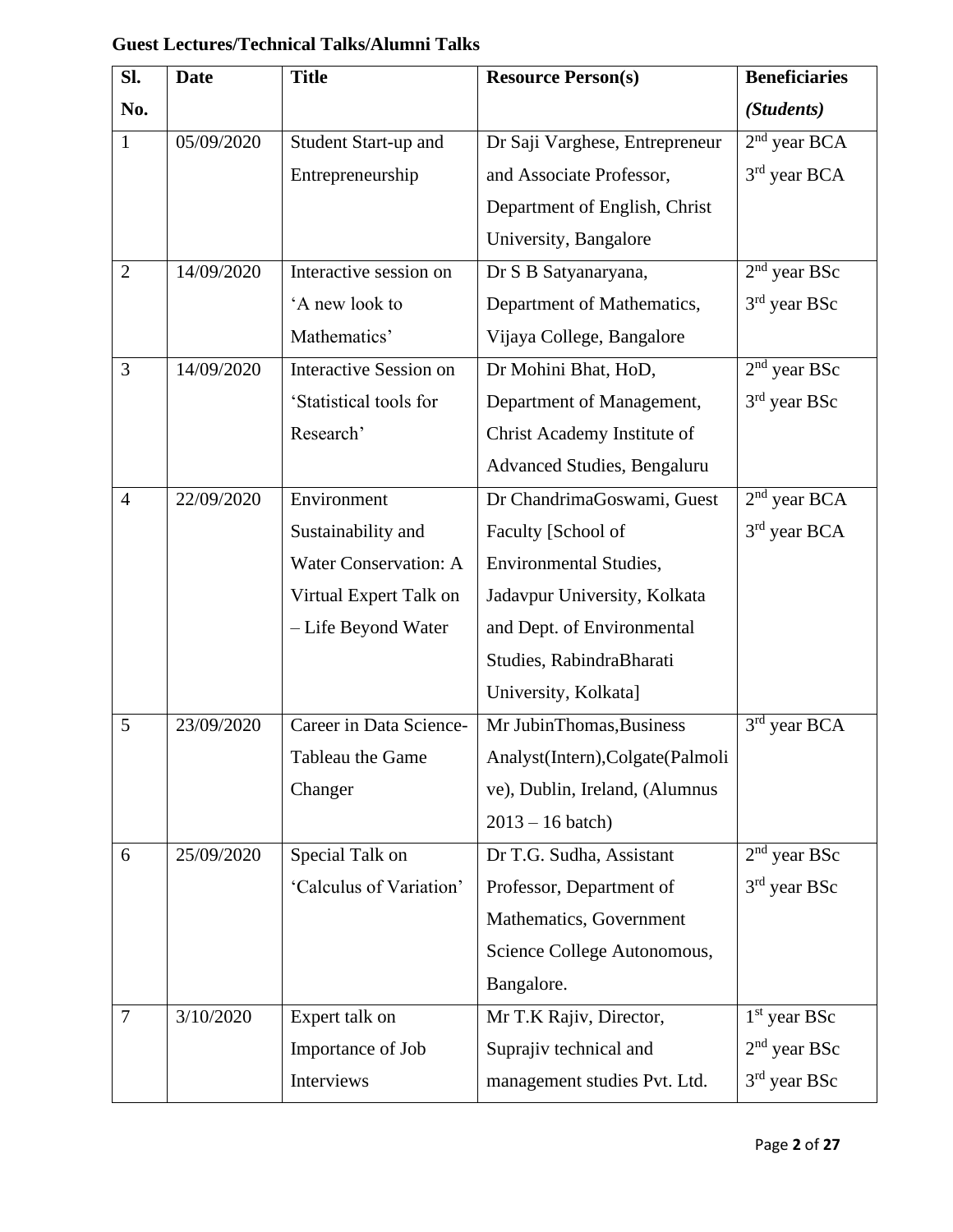| 8  | 7/11/2020  | Interactive Webinar On  | Dr Jose James, Assistant       | $1st$ year BSc           |
|----|------------|-------------------------|--------------------------------|--------------------------|
|    |            | Golden Paths of Nobel   | Professor (Stage II)           | $2nd$ year BSc           |
|    |            | Laureates               | Postgraduate & research        | 3rd year BSc             |
|    |            |                         | department of chemistry, St.   |                          |
|    |            |                         | Joseph's College,              |                          |
|    |            |                         | Moolamattom, Kerala            |                          |
| 9  | 6/03/2021  | 'EQUAL' or              | Ms Nanditha Shankar Goud,      | All the girl             |
|    |            | 'UNIQUE': What is       | Consultant-                    | students of the          |
|    |            | your choice?'           | Mentor Trainer Social&         | BCA & BSc                |
|    |            |                         | Behavioural                    | batch                    |
|    |            |                         | Facilitator Counsellor         |                          |
| 10 | 15/05/2021 | Know Your Employer -    | 1. Mr Akhil P Nair, Senior     | 3 <sup>nd</sup> Year BCA |
|    |            | Career Opportunities in | Compliance Associate, Amazon   |                          |
|    |            | an IT Perspective       | India Private Limited,         |                          |
|    |            |                         | Bangalore   Alumnus of Batch   |                          |
|    |            |                         | 2017-20                        |                          |
|    |            |                         | 2. Mr Isacc Stewart W, Data    |                          |
|    |            |                         | Engineer – Global Finance and  |                          |
|    |            |                         | IT Strategy, L&T Infotech      |                          |
|    |            |                         | Limited, Bangalore   Alumnus   |                          |
|    |            |                         | of Batch 2017-20               |                          |
| 11 | 29/05/2021 | Data Science and its    | Mr Vishnu A P(Alumnus 2011-    | $2nd$ year BCA           |
|    |            | Opportunities           | 14), Senior Software Engineer, |                          |
|    |            |                         | Nous Infosolutions             |                          |
| 12 | 16/06/2021 | Human Capital and       | Prof.Dr.WorakamalWistsri,      | $1st$ year BSc           |
|    |            | Design Thinking         | King Mangkutus University of   | $2nd$ year BSc           |
|    |            |                         | Technology, Bangkok, Thiland   | $3rd$ year BSc           |
|    |            |                         |                                | $1st$ year BCA           |
|    |            |                         |                                | $2nd$ year BCA           |
|    |            |                         |                                | 3 <sup>rd</sup> year BCA |
|    |            |                         |                                |                          |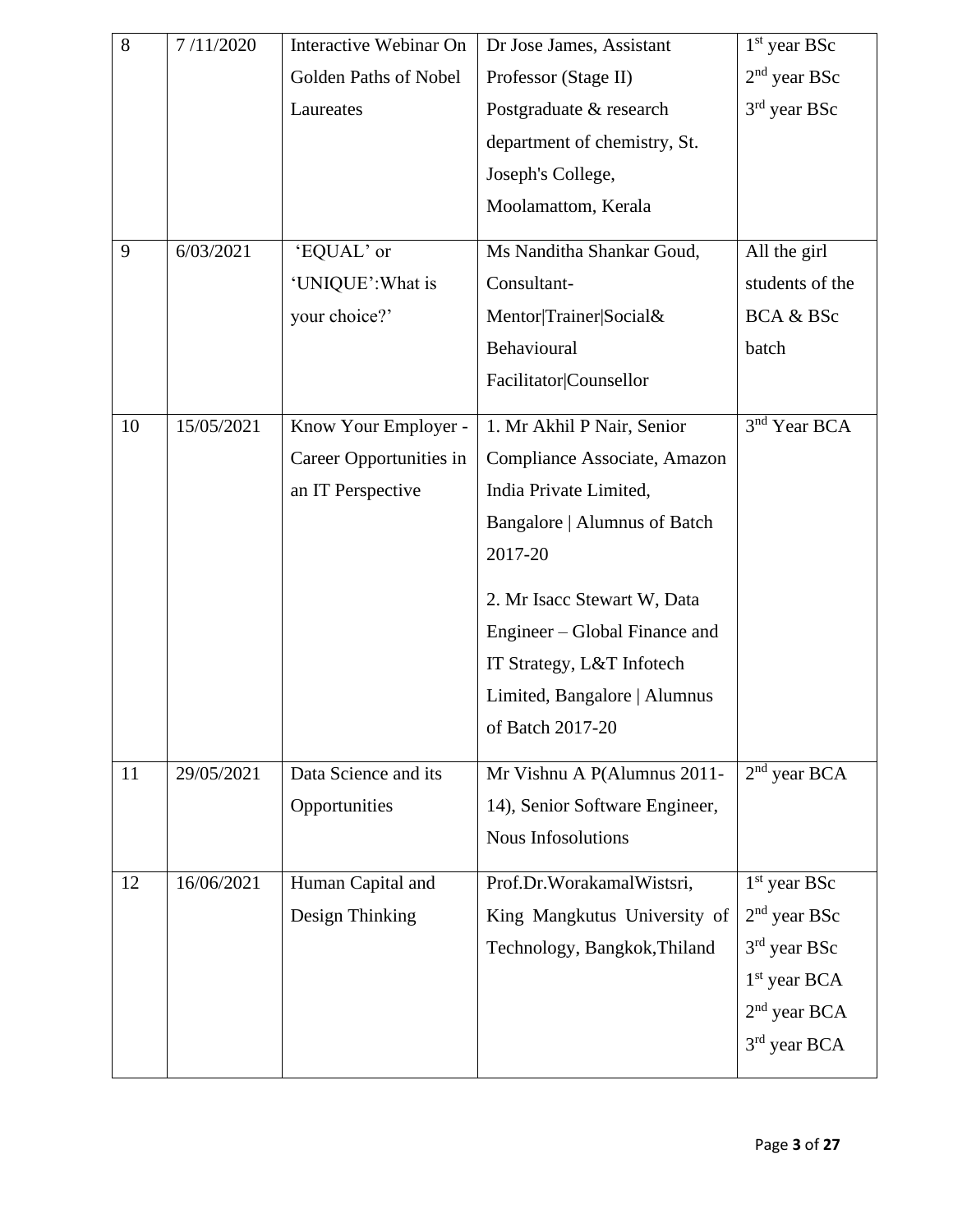### **Career Counselling/Soft Skill Development Sessions**

- Student Enrichment Program on 'Career in SAP' for all the students of BCA and BSc, on 21/11/2019. Mr NareshBabu G S, CISA, SAP GRC Consultant, SAP Solution Delivery Center, SAP India Pvt. Ltd., Bangalore was the resource person.
- Career-oriented session on 'Intellectual Property: A value addition on the Career of Science Stream', for all the students of BSc, on 28/11/2020. Mr.B. VivekAnandSagar, IP Attorney and Project Associate, Patent Information Centre, KSCST and Dr SarasijaPadmanabhan, Patent agent, IP Prior Art Search Specialist, Bangalore, Advisory Member of PIC, KSCST were the invited resource persons.
- Capacity Building and Skill Enhancement Workshop on 'Soft Skills'**,** via online mode, for 1<sup>st</sup> year BCA, from 12/10/2020 to 22/10/2020. Ms Renuka C, Certified Life Skills and Positive Psychology Coach & Certified Counsellor and Graphologist was the resource person.
- Workshop on 'Importance of Professional Behaviour in Corporate Workplace', via online mode for all the students of BSc, from 16/10/2020 to 17/10/2021 by Ms LindaAdens, Branding and Advertising Associate at Zee Entertainment Ltd, Bangalore was the resource person.
- Capability Enhancement & Professional Development Workshop on Career Navigation: Corporate or Post Graduation Study, in virtual mode, for all the advanced learners of all the batches of BSc and BCA on 05/06/2021. Ms AshikaUnni Krishnan(Alumnus 2017-20), Nebler, Bangalore and Ms Manjushree K(Alumnus 2017-20), TCS, Kochi, were invited as resource persons.
- As part of the industry connect program on career guidance the department conducted a career-oriented session via online mode on Industry Expectations & Digital Technologies for all the  $1<sup>st</sup>$  and  $2<sup>nd</sup>$  year BCA and BSc students on 10/06/2021. Mr Sreenivasa R K, Academic Interface Manager, Karnataka Head, TCS was invited as resource person.
- Claret Center for Skills Development and Department of Computer Science in association with ICT Academy organized capacity building and skill enhancement programme on 'Essential Interview Skills', in virtual mode, for the students of 2nd year BCA and BSc on 7/08/2021. Ms A Julie Krubhavathi, Senior HR Manager-EC group Datasoft Private Limited, Chennai was the resource person.

### **Skill Development Workshops Conducted**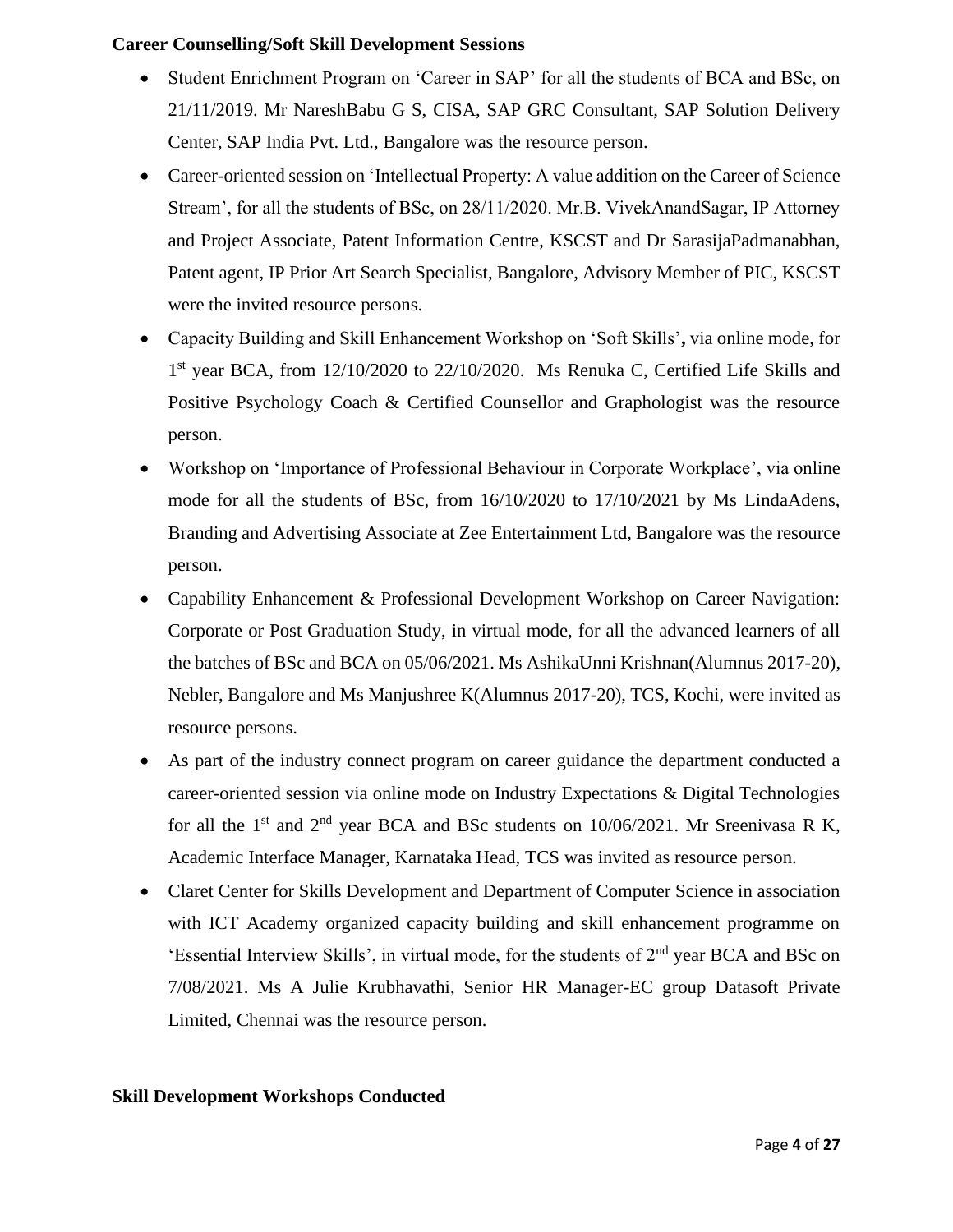- In association with CyberPsy**S**kill Development Workshop on 'Cyber Security-Demand for Oppurtunities'for the students of II BCA from 24/10/2020 to 25/10/2020.Ms. HimaBinduVejella, Co-founder CyberPsy, Mr Lokesh Singh, Sr. Cyber Security Analyst, Mentor, CyberPsywere the resource persons.
- Student Enrichment Workshop on 'Cyber Safety and Security Awareness, for all the students of BCA on 06/11/ 2020. Ms Nirmala L, Project officer ISEA, Centre for Development of Advanced Computing (C-DAC), Govt. of India, Hyderabad was the resource person.
- Workshop on 'Design Thinking, IPR and Innovation' for advanced learners students of BCA and BScon 28/06/2021. Mr Chinmaya Dash, Dr Safeer Pasha, Dr Rashmi B H, Assistant Professor(s), St.Claret College were the resource persons.

### **Exceptional Days' Celebrations**

- The department celebrated various exceptional days during the academic year 2020-2021. 'World Mental Health Day', on 10/10/2020. Rev. Fr Emmanuel PJ, Director of Kristu Jayanthi college of Law and Mr VigraanthBapu, Asst. Prof. and co-ordinator, Kristu Jayanthi college, Bangalore delivered a virtual expert talk on Moving Towards Happiness and Wellness.
- To commemorate the technological advancements in various fields of science and technology the department celebrated National Science Day on 25/02/2021, National Technology Day on 11/05/2021. National Statistics Day was celebrated on 29/06/2021.
- The department in collaboration with Science Club celebrated 'National Science Day' on 25th February 2020 which included 73 participants. Science quiz and Paper Presentation were the events conducted on this day. The students had a platform to showcase their creative ideas and enhance their knowledge of science.

### **Extension Activities**

- Department of Sciences and NCC jointly conducted an extension activity at NAMS SnehaSadan, M S Palya, Bangalore on 19/11/ 2020.
- Department of Computer Science conducted an extension programme in association with NCC for the workers of BBMP Help Centre at Jalahalli Village on 11/12/2020.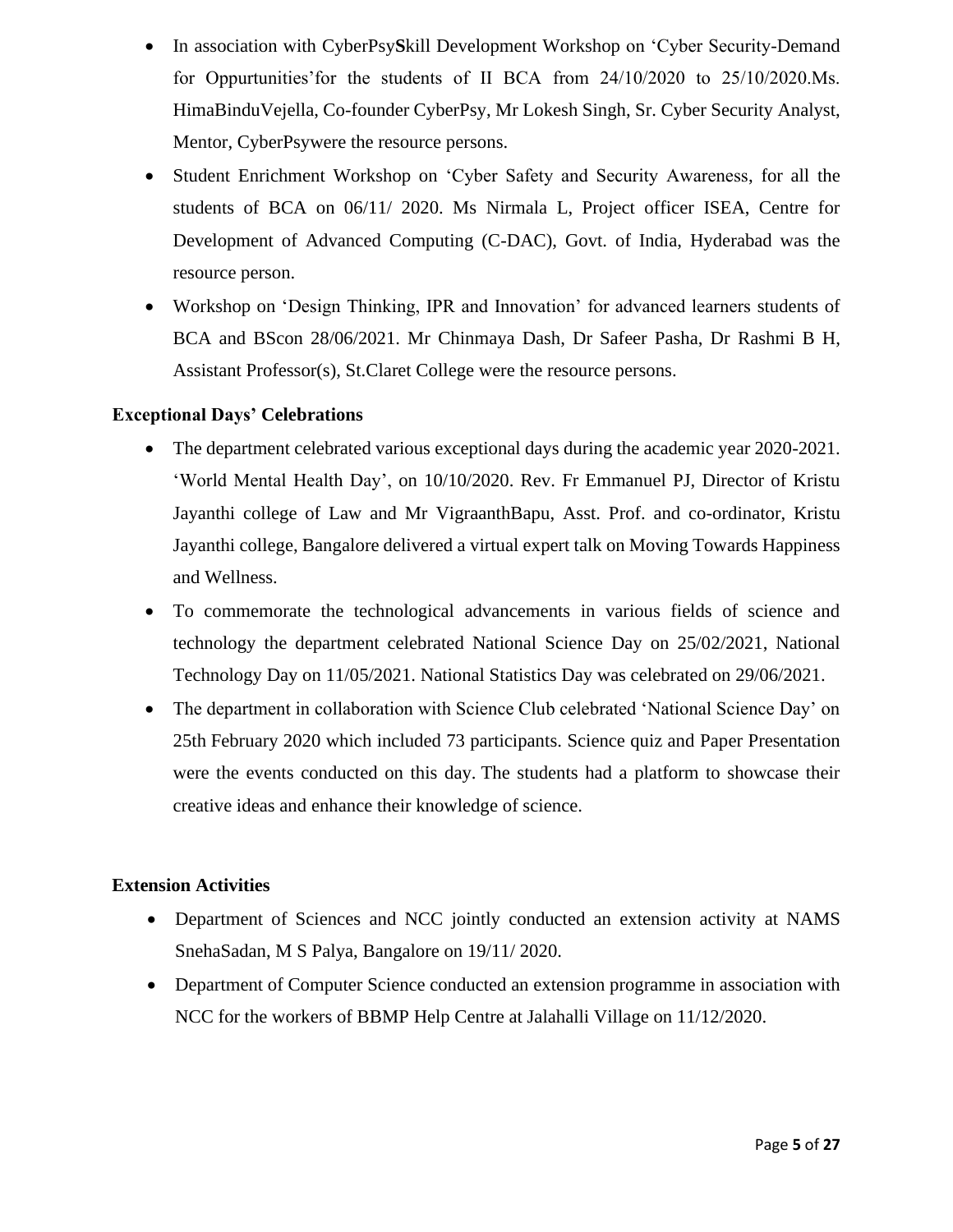- Department of computer science and NSS organised"Digital Literacy Week"-an online extension program on computer literacy drive for the local community and the parents of second-year BCA from 24/05/2021to 31/05/2021.
- As part of the extension programme, the Department of Sciences conducted an Awareness program on wellness and health for the parents of first-year BCA and BSc students via online mode. The resource person for the day was Dr KundumRamiah Prasad, MD, DNB, FRCR(UK)FRANZR, Specialist Radiologist, Quantum Radiology, Medical imaging, Mount Druitt.NSW. Dr. Shweta UnniNilanjan, AyurvedicNadi Doctor, Sri Sri College of Ayurvedic Science and Research Hospital, Bangalore from 26/6/2021 to 27/6/2021.

### **PRAJNAN 2020**

In association with ICT Academy the 7 Days National Virtual Faculty Development Programme on 'Preparing Tomorrow's Workforce for the Fourth Industrial Revolution' from December 15- 21, 2020 is organized by the Department of Computer Science. MrBalajiKothandan, Vice President, Powerol Energy Systems, Chennai**,** Mr Sanjeevi Raj, Vice President & HR and Administration, Servall Engineering Works (P) Ltd., Coimbatore, MsDivyaAnand, Founder & Director, Dlogix Consulting (OPC) (P) Ltd., Bangalore**,** Ms Sindhu Kalyanasundaram, Organizational Development and Leadership Coach, Coimbatore**,** MsTulanahinaMaity Pandey, CVP & Head HR – Bancassurance, Max Life Insurance, Gurugram**,** Mr D Vishnu Prasad, State Head Karnataka, ICT Academy, Bangalore, MsHariniSreenivasan, Partner, Semcostyle Institute India, Mumbai were the resource persons of the program.

### **INTERNATIONAL FDP**

In association with Cypher Analytics 7 days Virtual International FDP on 'Data analysis using R', is organized by the Department of Sciences from 07/12/2020 to 12/12/2020. Mr Praveen Kumar, Senior Data Scientist was invited as the resource person.

### **INFINIX 2020**

Department of Sciences organized INFINIX 2020 an inter-collegiate Fest for PUC students on 18/12/2020. Fr. Abraham P J, Vice Principal, St. Claret College inaugurated the program and addressed the gathering. The fest comprises of many events such as quiz, pick and speak, photography etc.

### **PANEL DISCUSSION**

To create an awareness about entrepreneurial development the department conducted a panel discussion on 'The Importance of Innovation in Entrepreneurship', for 1<sup>st</sup> & 2<sup>nd</sup> Year BSc and BCA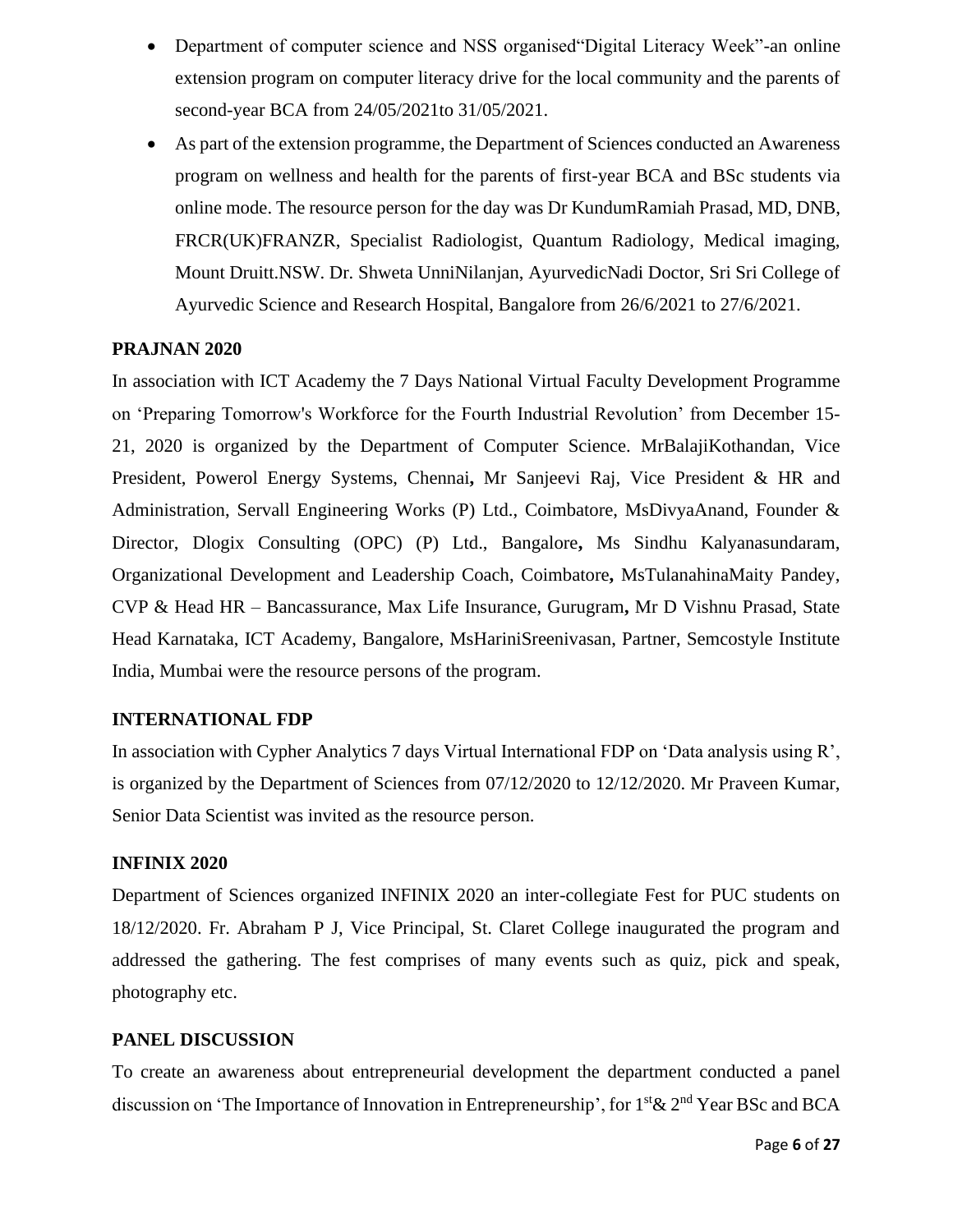students on 12/02/2021.Mr. SidhantDugar, COO, Designer Export, Dr VivekMendonsa, Mentor, SP Jain Institute of Management, Ms HarshalaChavan, Founder, Merrative, Community, Ms KaveriTikmani, Founder, Write Side up SolutionsMr. Rahul Jain, Partner, Swastik Food were the resource persons**.**

### **PROFESSIONAL DEVELOPMENT PROGRAMME**

For upskilling the knowledge of the staff members of St. claret college, the department conducted, via online mode a Professional Development Programme on 'Office 365', from 27/5/2021 to 29/5/2021. Mr Manjunath, Centre Head, Mark Education Academy was invited as the resource person

## **LAKSHYA 2021**

To inculcate research aptitude among young minds and nurture their innovative thinking the department conducted Intra Collegiate Paper Presentation Competition LAKSHYA for all the students of BSc and BCA on3/7/2021. Rev Fr Abraham P J, Vice Principal, St. Claret College inaugurated the program. Mr Simon Sebastian, Ms Shabnam F. Mr Gourab H S and Mr Xavier Prathap W were the alumni resource persons invited as judges during the competition.

### **SAMVIT 2021**

To provide a platform to discuss and exchange ideas and to know about the recent emerging trends in science and technology the department organized two-day Virtual International Conference SAMVIT 2021 in association with ICT Academy on the theme "Emerging Trends in Science and Technology" was organized between05/08/2021-06/08/2021.Dr.Luís Miguel Cardoso, Professor, Higher School of Education and Social Sciences of the Polytechnic Institute of Portalegre, Portugal was the chief guest of the inaugural programme. The technical talk was delivered by Mr Tandava Krishna Popuri Director, Firmware Group DELL EMC India. The various technical sessions were chaired by Dr M.S Josephine, Professor, Department of Computer Applications, Dr M G R University, Tamilnadu. Mr Mahesh Narayan, Senior Manager, Advanced Analytics & Artificial Intelligence Professional, Accenture. Dr A. B Rajendra, Professor and Head, Department of Information Science and Engineering, Vidyavardhaka College of Engineering, Karnataka and Dr M Athiya Kumaraguru, Assistant Professor, SreeAbhirami Arts and Science College for Women, Tamilnadu.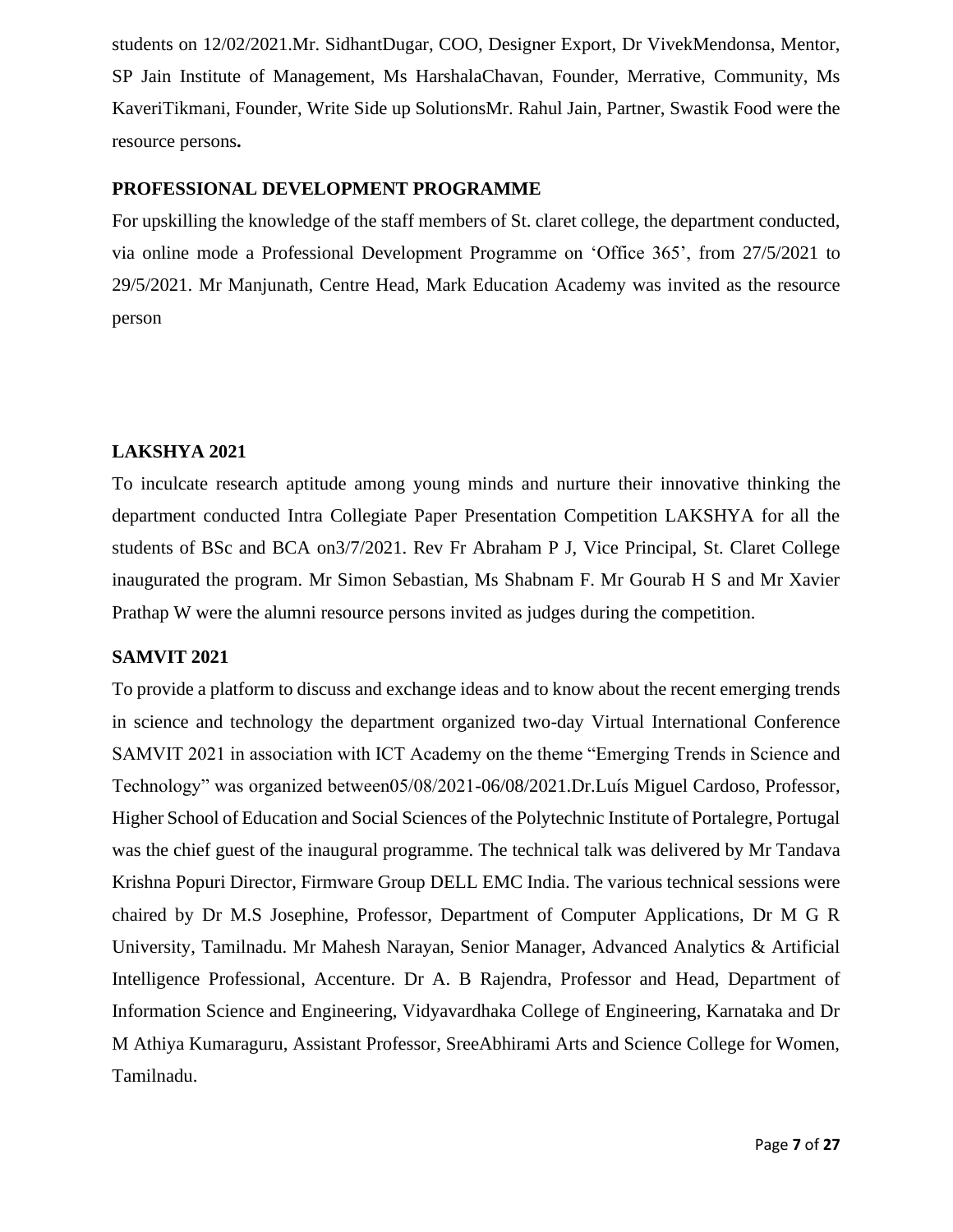## **FAREWELL FELICIA 2021**

The department conducted farewell Felicia on 15/09/2021 for the outgoing batch of 2018-2021. The programme contained lots of fun games and cultural activities. The outgoing students were felicitated by the students of 1st and 2nd year batches.

# **Workshops/FDPs/Conferences/Meets/Summits/Orientation Programmes/ Launches/ Symposiums/Training Programmes/Courses/Skill Development Programmes/Quizzes Attended by the Faculty**

| Ms Jayalakshmi R, | Participated in International Webinar on 'Emerging Industrial<br>$\bullet$ |
|-------------------|----------------------------------------------------------------------------|
| HoD               | Trends in Computing Technology' organised by St. Anne's                    |
|                   | Degree College for Women, Bangalore on 24-11-2021.                         |
|                   | Participated in three Week national level Faculty Development              |
|                   | Program organised by Saint Francis De Sales College, Nagpur                |
|                   | on 01-12-2020.                                                             |
|                   | Participated in institutional level FDP on Basics of Research              |
|                   | Methodology organised by Research Promotion Cell, St. Claret               |
|                   | College from 02-12-2020 to 05-12-2020.                                     |
|                   | Participated in a workshop on Writing Funded Projects organised            |
|                   | by RPC in association with IQAC on 23-01-2021.                             |
|                   | Department of Computer Sciences completed an 8-week course                 |
|                   | on Consumer Behaviour from NPTEL conducted by the Indian                   |
|                   | Institute of Technology Kharagpurfrom January to March 2021.               |
| Mr Chinmaya       | Attended a one-week AICTE Sponsored Short Term Training                    |
| Dash, Assistant   | Harmony<br>in<br>the<br>Workplace:<br>Effective<br>Programme<br>on         |
| Professor         | Interpersonal & Communication Skills conducted by Department               |
|                   | of Science & Humanities, Sri Venkateshwara Engineering                     |
|                   | College, Tirupati from 26-10-2020 to 31-10-2020.                           |
|                   | Attended a one-day National Webinar on UGC's Career                        |
|                   | Advancement Scheme for Faculty Conducted by Academic                       |
|                   | Research Committee, Mahatma Gandhi Vidyamandir's Arts,                     |
|                   | Science and Commerce College, Harsul, Nashik on 27-10-2020.                |
|                   | Participated in a two-day international level seminar on Industry          |
|                   | 4.0-The Digital Convergence organised by Department of                     |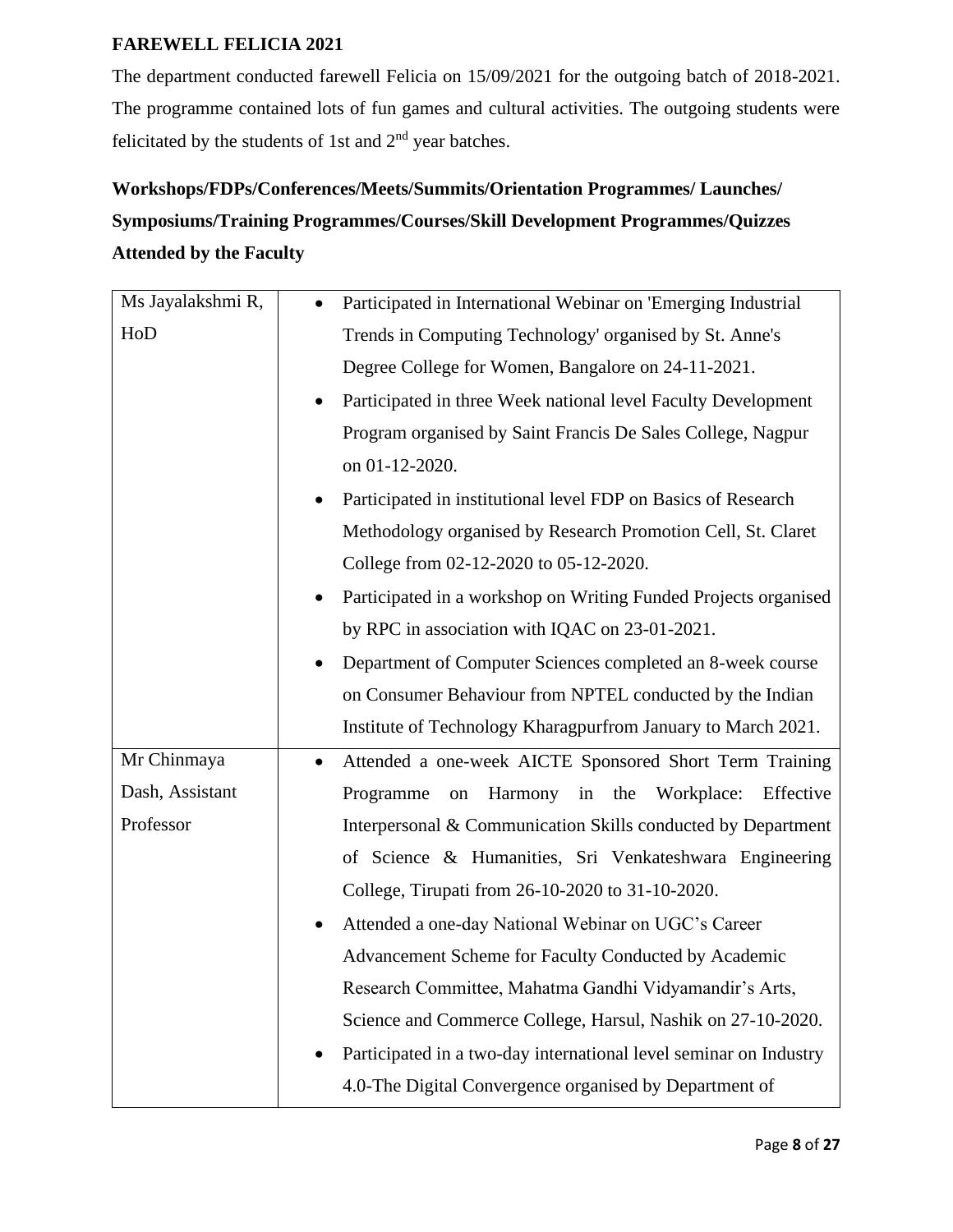| Computer Science, Kangu College from 06-11-2020 to 07-11-        |
|------------------------------------------------------------------|
| 2020.                                                            |
| Participated in institutional level FDP on Basics of Research    |
| Methodology Organised by Research Promotion Cell, St.Claret      |
| College from 02-12-2020 to 05-12-2020.                           |
| Participated in a five-day national level FDP on Natural         |
| Language Processing sponsored by TEQIP-III organised by          |
| Compucom Institute of Technology and Management from 07-         |
| 12-2020 to 11-12-2020.                                           |
| Participated in two days International Conference on Soft        |
| Computing and its Engineering Applications organised by SCM      |
| Patel Institute of Computer Application from 11-12-2020 to 12-   |
| 12-2020.                                                         |
| Participated in one day national level seminar on Understanding  |
| National Education Policy-2020 sponsored by RUSA organised       |
| by Vivekanad College, Kolhapur on 26-12-2020.                    |
| Participated in international level UGC-CPE Sponsored            |
| Workshop on E-Waste: Awareness and its management                |
| organised by Science College, Nanded on 09-01-2021.              |
| Participated in national level NAAC Sponsored Conference on      |
| Revised Assessment and Accreditation Framework of NAAC:          |
| An approach organised by Smt. Sushiladevi Deshmukh Senior        |
| College, Latur on 16-01-2021.                                    |
| Participated in a workshop on Writing Funded Projects organised  |
| by RPC in association with IQAC on 23-01-2021.                   |
| Participated in national level seminar on National IP Literacy   |
| Week organised by Ministry of Education's Innovation Cell, in    |
| association with AICTE from 27-01-2021 to 03-01-2021.            |
| Participated in one-week national level short term Training<br>٠ |
| program on Recent Trends in Research Methodology organised       |
| St. Claret College in Collaboration with RSRI from 22-02-2021    |
| to 27-02-2021.                                                   |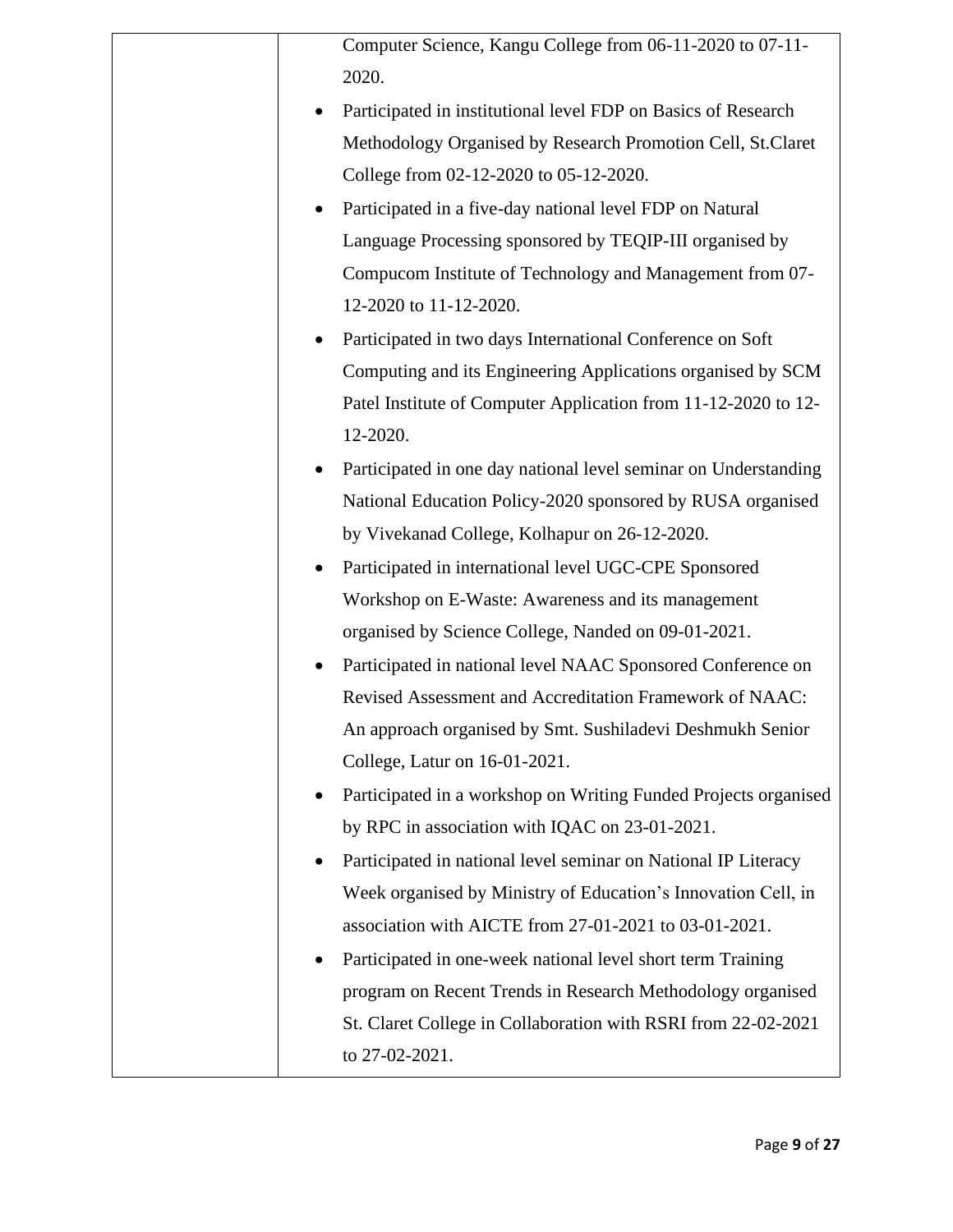|                            | Attended an online training for a month organised by MoE's<br>٠           |
|----------------------------|---------------------------------------------------------------------------|
|                            | Innovation Cell & AICTE from 30-06-2021 to 30-07-2021.                    |
|                            | Attended a National level 16 weeks ARPIT refresher course on<br>$\bullet$ |
|                            | 'Teacher and Teaching in Higher Education' organised by                   |
|                            | SWAYAM-AICTE from 01-12-2021 to 21-08-2021.                               |
| Ms Somanjoli               | Attended a National level Virtual Session-Meeting on e-Manna              |
| Mohapatra,                 | Learning in association with ALL INDIA ASSOCIATION FOR                    |
| <b>Assistant Professor</b> | CHRISTIAN HIGHER EDUCATION (AIACHE) organized by                          |
|                            | e- Manna Media Hub on 14-10-2020.                                         |
|                            | Attended a National level 15 Days online certificate course of            |
|                            | professional documents with MS-Word Organized by Department               |
|                            | of Computer Science and Applications, Sanatan Dharma College,             |
|                            | Ambala Cantt from 14-10-2020 to 28-10-2020.                               |
|                            | Attended an International Webinar on 'Artificial Intelligence and         |
|                            | its Applications', organized by International research and                |
|                            | Collaboration Cell (IRCC) of Shri Venkateshwara Group of                  |
|                            | Institutions, Gajraula on 16-10-2020.                                     |
|                            | Attended a National Virtual Industrial Training Program on 'Full          |
|                            | Stack Development' organized by Sree Narayana Guru College,               |
|                            | Department of Computer Science in collaboration with                      |
|                            | Innovaskill Technologies, Bangalore on 17-10-2020.                        |
|                            | Attended One day online workshop on 'creation of educational              |
|                            | videos with video editor' organized by Tumkur University                  |
|                            | Teachers Educators Association, Tumkur University on 18-10-               |
|                            | 2020.                                                                     |
|                            | Attended a National Webinar on Under the Aegis of UGC                     |
|                            | Paramarsh Scheme on Revised Accreditation of Framework of                 |
|                            | NAAC Quality Enhancement, Practices in Higher Education                   |
|                            | Organized by S.S Jain Subodh PG Autonomous College, Jaipur,               |
|                            | Rajasthan on 21-10-2020.                                                  |
|                            | Attended a one-week AICTE Sponsored Short Term Training                   |
|                            | Harmony in the<br>Workplace:<br>Effective<br>Programme<br>$\,$ on $\,$    |
|                            | Interpersonal & Communication Skills conducted by Department              |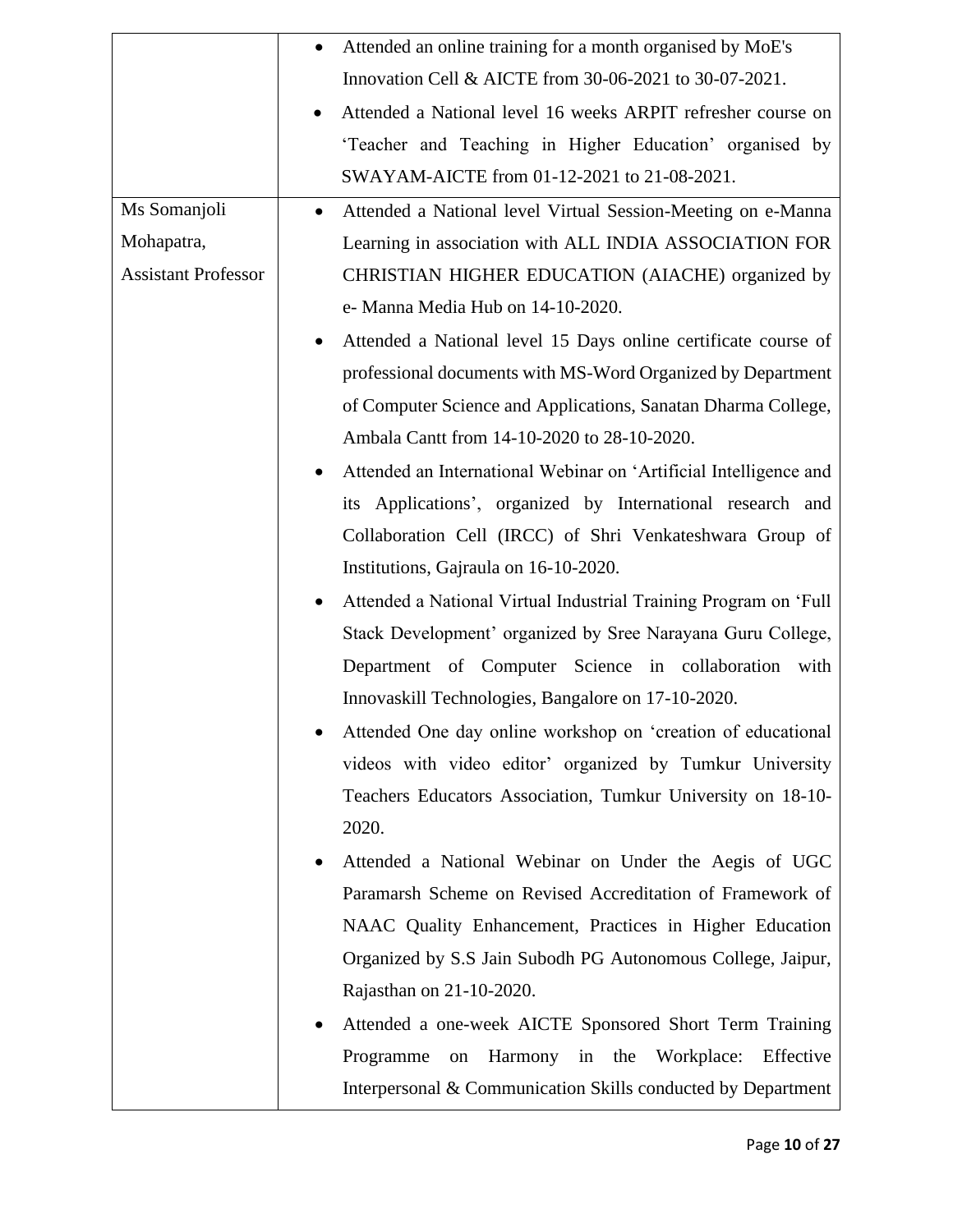|                    | of Science & Humanities, Sri Venkateshwara Engineering                       |
|--------------------|------------------------------------------------------------------------------|
|                    | College, Tirupati from 26-10-2020 to 31-10-2020.                             |
|                    | Attended a National Online workshop on ICT Tools for teaching                |
|                    | and learning Organized by Department of Commerce and                         |
|                    | Studies,<br>Management<br>Christ<br>College                                  |
|                    | (Autonomous), Irinjalkuda, Thrissuron 28-10-2020.                            |
|                    | Participated in national level webinar on Project proposal and               |
|                    | project funding organised by Department of Computer Science St.              |
|                    | Thomas College, Kozhencherry in association with KSHEC on                    |
|                    | 05-11-2020.                                                                  |
| Lt Prakash Chandra | Attended a one-day National Webinar on UGC's Career                          |
| Behera, Assistant  | Advancement Scheme for Faculty Conducted by Academic                         |
| Professor          | Research Committee, Mahatma Gandhi Vidyamandir's Arts,                       |
|                    | Science and Commerce College, Harsul, Nashik on 27-10-2020.                  |
|                    | Participated in a six-day national level webinar on Linear                   |
|                    | Transformation and Metric Space organised by Department of                   |
|                    | Sciences SVU College, Tirupati from 02-11-2020 to 07-11-2020.                |
|                    | Participated in a two-day international level seminar on Industry            |
|                    | 4.0-The Digital Convergence organised by Department of                       |
|                    | Computer Science, Kangu College from 06-11-2020 to 07-11-                    |
|                    | 2020.                                                                        |
|                    | Participated in institutional level FDP on Basics of Research                |
|                    | Methodology Organised by Research Promotion Cell, St.Claret                  |
|                    | College from 02-12-2020 to 05-12-2020.                                       |
|                    | Participated in a five-day national level FDP on Natural<br>$\bullet$        |
|                    | Language Processing sponsored by TEQIP-III organised by                      |
|                    | Compucom Institute of Technology and Management from 07-                     |
|                    | 12-2020 to 11-12-2020.                                                       |
|                    | Participated in a workshop on Writing Funded Projects organised<br>$\bullet$ |
|                    | by RPC in association with IQAC on 23-01-2021.                               |
|                    | Participated in a one-day national level webinar on Precious                 |
|                    | Plastic organised by Advance Mechanical Services Pvt. Ltd.                   |
|                    | (AMS-India) in association with Suprajiv on 30-05-2021.                      |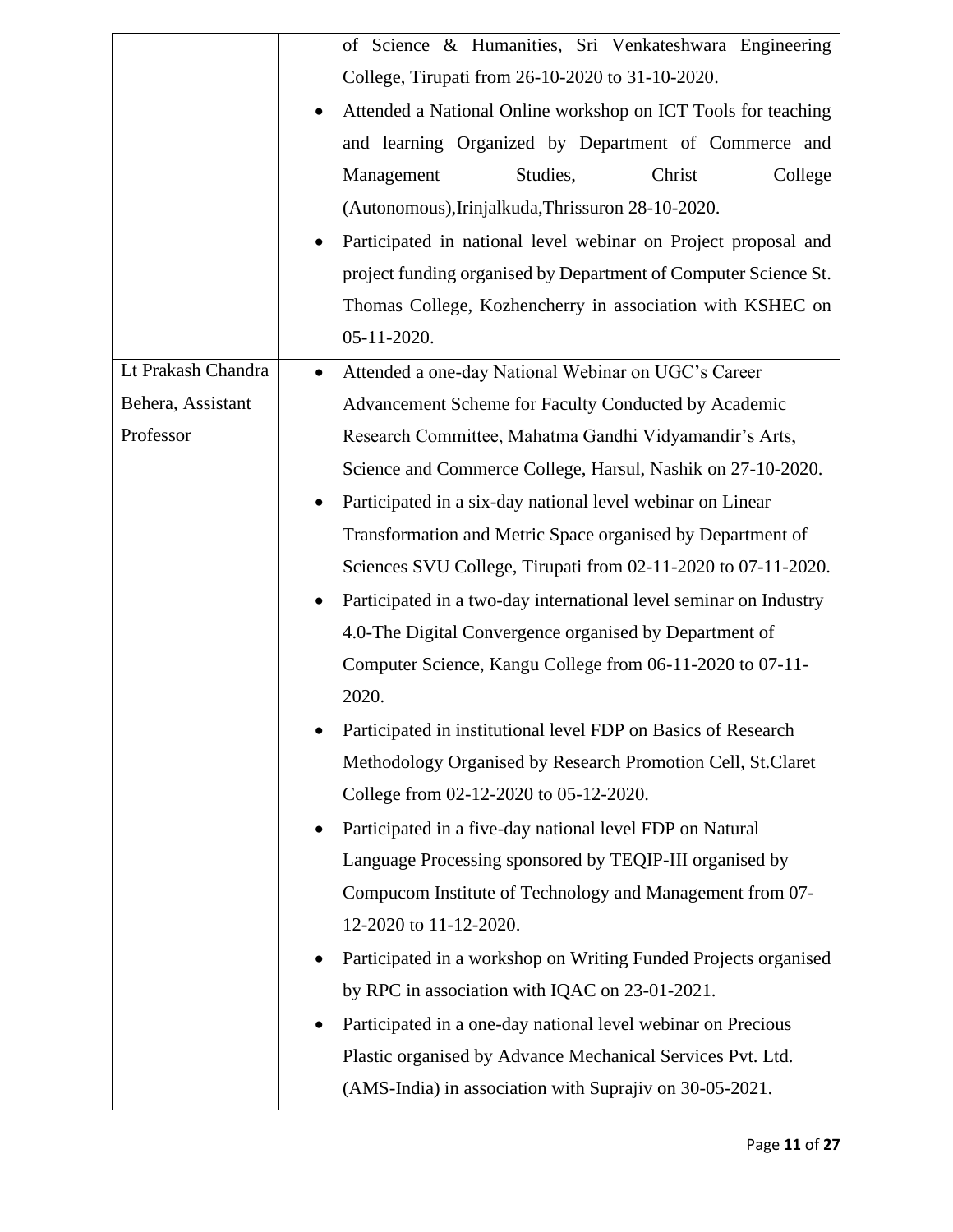|                            |           | Participated in one day National Conference on Developing     |
|----------------------------|-----------|---------------------------------------------------------------|
|                            |           | Green and Value Based Business ecosystem organised by         |
|                            |           | Vikrant Institute of Technology and Management on 30-05-      |
|                            |           | 2021.                                                         |
|                            |           | Attended an International FDP on Advanced teaching and        |
|                            |           | Research conducted by Amity University from 01-06-2021 to     |
|                            |           | 05-06-2021.                                                   |
|                            |           | Attended a 6-day FDP on NEP organised by St. Francis College  |
|                            |           | from 12-07-2021 to 17-07-2021.                                |
|                            |           | Attended a National Level IIC on 'Innovation Ambassador       |
|                            |           | training' organised by IIC from 30-06-2021 to 30-07-2021.     |
|                            |           | Attended an online training for a month organised by MoE's    |
|                            |           | Innovation Cell & AICTE from 30-06-2021 to 30-07-2021.        |
|                            |           | Attended a one-day international webinar organised by Limcon  |
|                            |           | University on 'Introduction to AL" on 14-08-2021.             |
| Ms Divya VR,               | $\bullet$ | Attended one-day Faculty Development Programme on Effective   |
| <b>Assistant Professor</b> |           | Online Education "Tackling Online Classes" organized by the   |
|                            |           | Department of Economics, M.E.S Kalladi College, Mannarkkad    |
|                            |           | in collaboration with CISCO Senses on 08-09-2020.             |
|                            | ٠         | Attended Five days international e-Seminar on Recent Research |
|                            |           | in Mathematics (ISRRM - 2020) organized by the Department of  |
|                            |           | Mathematics, School of Science, GITAM, Bengaluru from 11-     |
|                            |           | 09-2020 to 15-09-2020.                                        |
|                            |           | Attended an International Webinar on "Impact of Covid 19 On   |
|                            |           | Elderly: A Case Study Based on Australia" organized by MES    |
|                            |           | Kalladi College, Mannarkkad, Kerala on 08-10-2020.            |
|                            |           | One day National level Webinar on Working with IoT Devices    |
|                            |           | organized by Department of Computer Science, MES Kalladi      |
|                            |           | College, Mannarkkad, Palakkad, Kerala on 09-10-2020.          |
|                            | $\bullet$ | Attended a two-day National Webinar on Introduction to        |
|                            |           | LATEX conducted by MES Kalladi College, Mannarkkad,           |
|                            |           | Palakkad, Kerala from 16-10-2020 to 17-10-2020.               |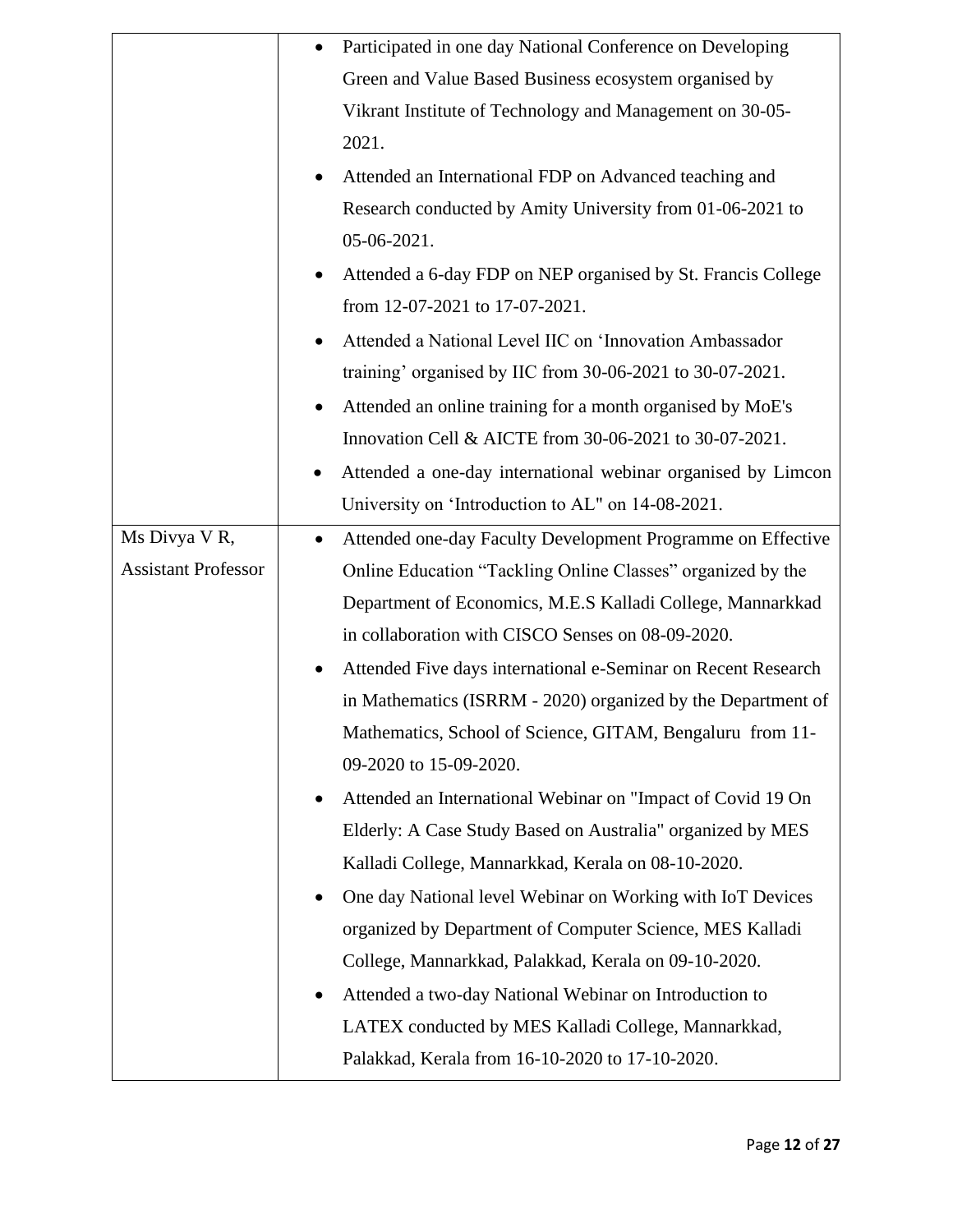| Attended a National Webinar on 'Connecting the World with the   |
|-----------------------------------------------------------------|
| Data We Can Trust' organized by AnjumanArts, Science,           |
| Commerce College and PG Studies, Dharwad on 20-10-2020.         |
| Attended a one-day International Webinar on Select Data         |
| Science wisely-3 mistakes to Refrain from conducted by Mar      |
| Athanasius College, Kothamangalam, Kerala on 20-10-2020.        |
| Attended a one-day International Webinar on Journey towards     |
| the World of ISS organized by Mar Athanasius College,           |
| Kothamangalam, Kerala on 21-10-2020.                            |
| Presented paper on 'A zero-inflated Poisson model for           |
| estimation of the proportion of Sterile Women' in the           |
| International Virtual Conference on Prof. C R Rao's School of   |
| thought on Statistical Sciences. (ICON - CRRAO - ST OSS -       |
| 2020) organised by the Department of Statistics, Ramanujan      |
| School of Mathematical Pondicherry University and Department    |
| of Mathematics and Statistics, Mrs. A V N College,              |
| Visakhapatnam on 28-11-2020.                                    |
| Participated in institutional level FDP on Basics of Research   |
| Methodology Organised by Research Promotion Cell, St. Claret    |
| College from 02-12-2020 to 05-12-2020.                          |
| Participated in one day workshop on Research Methodology        |
| organised by PG and Research Department of Mathematics,         |
| Catholicate College, Pathanamthitta on 14-12-2020.              |
| Participated in a national level seminar on National Education  |
| Policy-NEP 2020 organised by IQAC, St. Francis College in       |
| association with Disha Bharath on 07-01-2021.                   |
| Participated in a workshop on Writing Funded Projects organised |
| by RPC in association with IQAC on 23-01-2021.                  |
| Participated in a one-day international webinar on Review on    |
| Union Budget 2k21 organised by KES's IEMS B-School, Hubli       |
| and SIF Consultants Private Ltd, Hubli on 02-02-2021.           |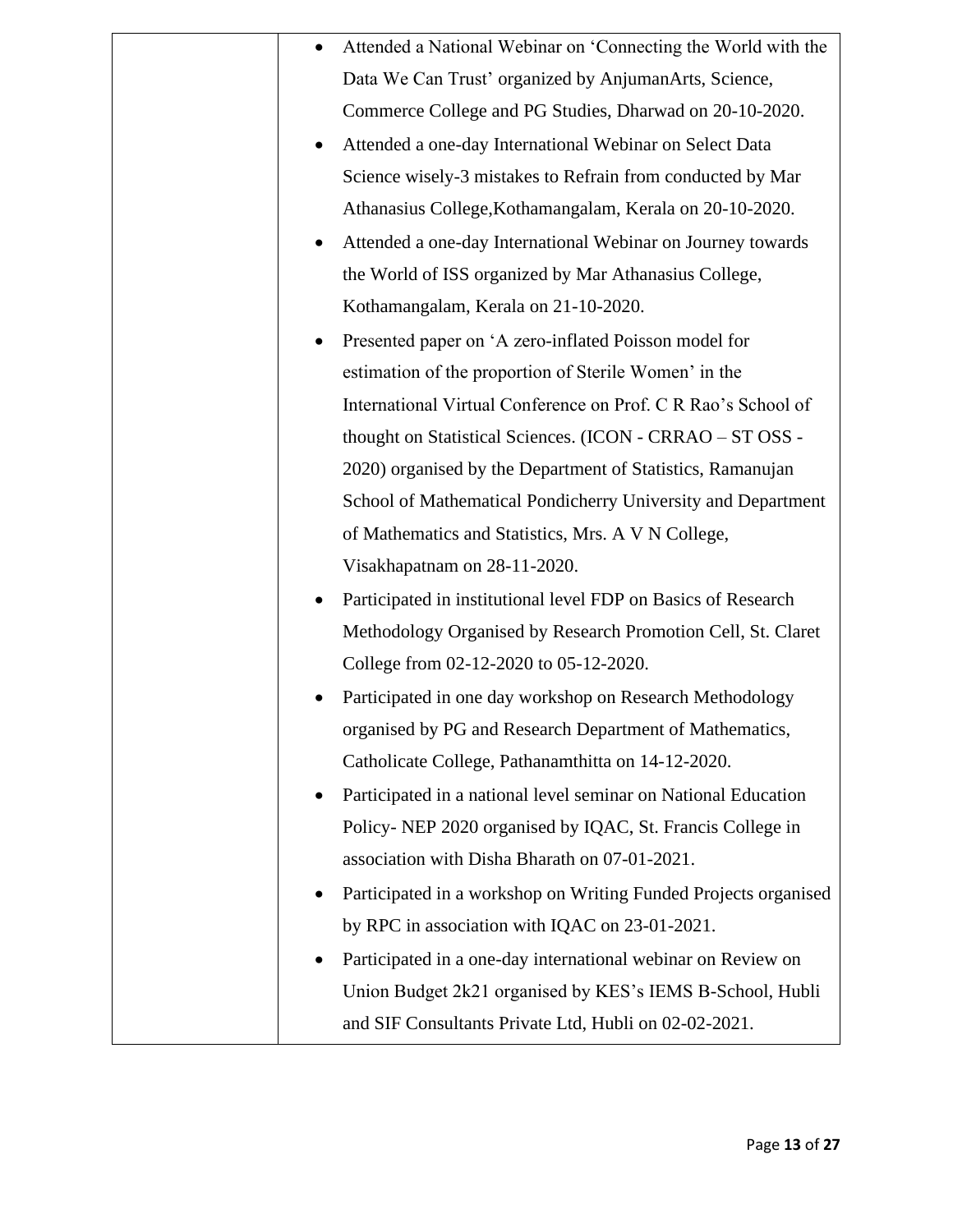|                            |           | Participated in a one-day international seminar on Deep Learning |
|----------------------------|-----------|------------------------------------------------------------------|
|                            |           | demystified: Achieving great outcomes with simple thinking       |
|                            |           | organised by St. Claret Institute of Management on 10-02-2021.   |
|                            | ٠         | Completed four-month online course on Covid 19 conducted by      |
|                            |           | Courseraon 18 -01-2021.                                          |
|                            |           | Participated in one-week national level short term Training      |
|                            |           | program on Recent Trends in Research Methodology organised       |
|                            |           | St. Claret College in Collaboration with RSRI from 22-02-2021    |
|                            |           | to 27-02-2021.                                                   |
|                            |           | Participated in a one-day national level webinar on NEP - 2020   |
|                            |           | organised by Kaizen Eduplus society's IEMS B-School, Hubli       |
|                            |           | on 28-04-2021.                                                   |
|                            |           | Participated in one-week international level workshop on         |
|                            |           | Research Paradigms organised by R & D Cell, St. Francis          |
|                            |           | College, Koramangala, Bangalorefrom 03-05-2021 to 08-05-         |
|                            |           | 2021.                                                            |
|                            |           | Participated in 5 days national level webinar on Digital         |
|                            |           | Congruence in Electronics and Communication organised by         |
|                            |           | Department of ECE, DR.N.G.P Institute of Technology-             |
|                            |           | Coimbatore from 17-05-2021 to 21-05-2021.                        |
|                            |           | Participated in one-week national level AICTE-ISTE funded        |
|                            |           | Induction / Refresher program (3rd - Phase) organised by         |
|                            |           | Department of Electronics & Communication Engineering,           |
|                            |           | K.S.Institute of Technology from 24-05-2021 to 29-05-2021.       |
|                            | $\bullet$ | Participated in a one-day national level webinar on Precious     |
|                            |           | Plastic organised by Advance Mechanical Services Pvt. Ltd.       |
|                            |           | (AMS-India) in association with Suprajiv on 30-05-2021.          |
|                            | $\bullet$ | Attended a 6-day National level FDP on Multi-technology          |
|                            |           | organised by CSE, RYMEC in collaboration with Brainovision       |
|                            |           | Solutions and National Youth Council of India from 28-07-2021    |
|                            |           | to 03-08-2021.                                                   |
| Ms Sherin Jibu,            | $\bullet$ | Attended one-day Faculty Development Programme on Effective      |
| <b>Assistant Professor</b> |           | Online Education "Tackling Online Classes" organized by the      |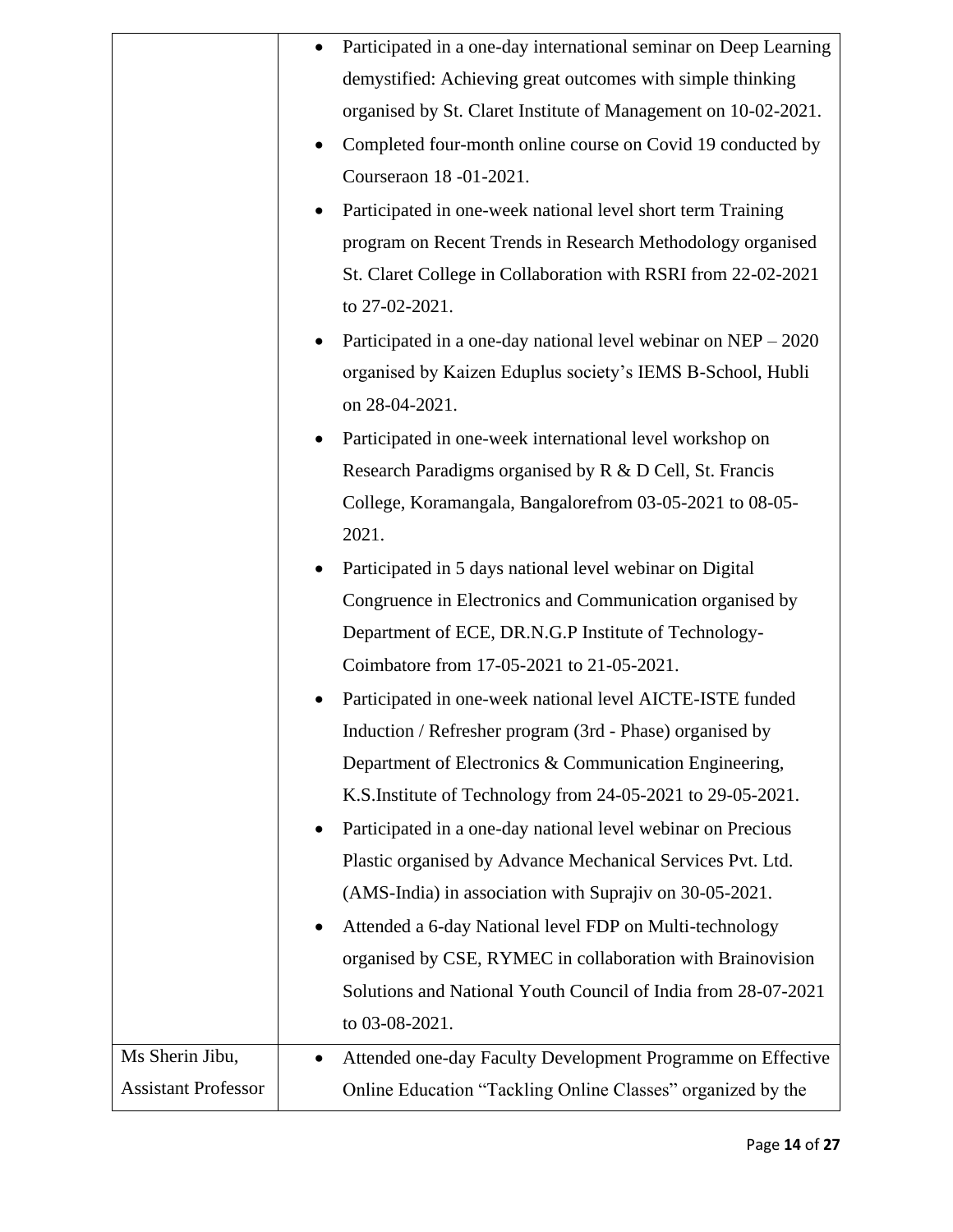|           | Department of Economics, M.E.S Kalladi College, Mannarkkad    |
|-----------|---------------------------------------------------------------|
|           | in collaboration with CISCO Senses on 08-09-2020.             |
| ٠         | Attended Five days international e-Seminar on Recent Research |
|           | in Mathematics (ISRRM - 2020) organized by the Department of  |
|           | Mathematics, School of Science, GITAM, Bengaluru from 11-     |
|           | 09-2020 to 15-09-2020.                                        |
| ٠         | Attended an International Webinar on "Impact of Covid 19 On   |
|           | Elderly: A Case Study Based on Australia" organized by MES    |
|           | Kalladi College, Mannarkkad, Kerala on 08-10-2020.            |
| $\bullet$ | One day National level Webinar on Working with IoT Devices    |
|           | organized by Department of Computer Science, MES Kalladi      |
|           | College, Mannarkkad, Palakkad, Kerala on 09-10-2020.          |
| ٠         | Attended a two-day National Webinar on Introduction to        |
|           | LATEX conducted by MES Kalladi College, Mannarkkad,           |
|           | Palakkad, Kerala from 16-10-2020 to 17-10-2020.               |
|           | Attended a National Webinar on "CONNECTING THE                |
|           | WORLD WITH THE DATA WE CAN TRUST" organized by                |
|           | AnjumanArts, Science, Commerce College and PG Studies,        |
|           | Dharwad on 20-10-2020.                                        |
|           | Attended a one-day International Webinar on Select Data       |
|           | Science wisely-3 mistakes to Refrain from conducted by Mar    |
|           | Athanasius College, Kothamangalam, Kerala on 20-10-2020.      |
|           | Attended a one-day International Webinar on Journey towards   |
|           | the World of ISS organized by Mar Athanasius College,         |
|           | Kothamangalam, Kerala on 21-10-2020.                          |
|           | Presented paper on 'A zero-inflated Poisson model for         |
|           | estimation of the proportion of Sterile Women' in the         |
|           | International Virtual Conference on Prof. C R Rao's School of |
|           | thought on Statistical Sciences. (ICON - CRRAO - ST OSS -     |
|           | 2020) organised by the Department of Statistics, Ramanujan    |
|           | School of Mathematical Pondicherry University and Department  |
|           | of Mathematics and Statistics, Mrs A V N College,             |
|           | Visakhapatnam on 28-11-2020.                                  |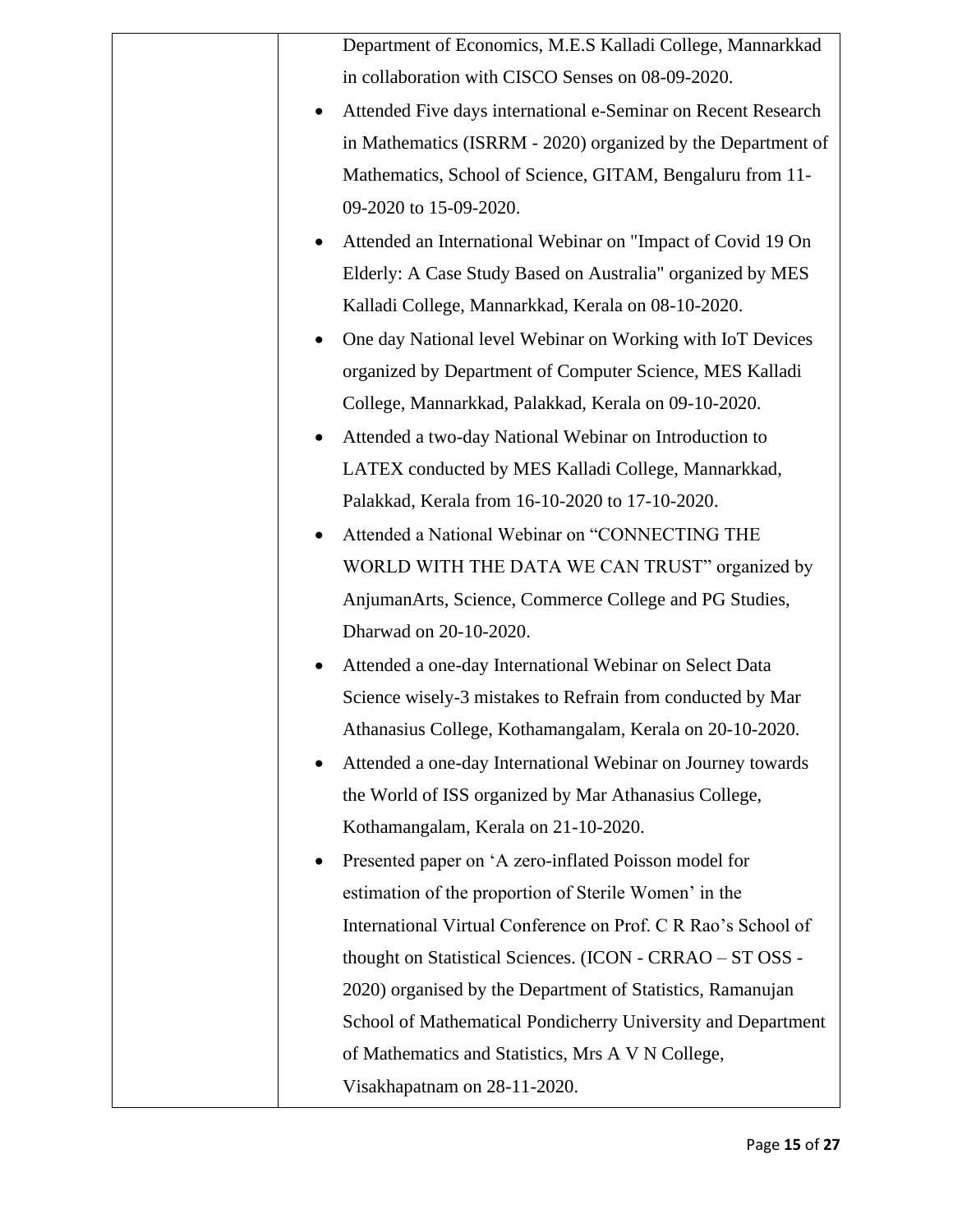|  | Participated in institutional level FDP on Basics of Research    |
|--|------------------------------------------------------------------|
|  | Methodology Organised by Research Promotion Cell, St. Claret     |
|  | College from 02-12-2020 to 05-12-2020.                           |
|  | Participated in one day workshop on Research Methodology         |
|  | organised by PG and Research Department of Mathematics,          |
|  | Catholicate College, Pathanamthitta on 14-12-2020.               |
|  | Participated in a national level seminar on National Education   |
|  | Policy- NEP 2020 organised by IQAC, St. Francis College in       |
|  | association with Disha Bharath on 07-01-2021.                    |
|  | Participated in a workshop on Writing Funded Projects organised  |
|  | by RPC in association with IQAC on 23-01-2021.                   |
|  | Participated in a one-day international webinar on Review on     |
|  | Union Budget 2k21 organised by KES's IEMS B-School, Hubli        |
|  | and SIF Consultants Private Ltd, Hubli on 02-02-2021.            |
|  | Participated in a one-day international seminar on Deep Learning |
|  | demystified: Achieving great outcomes with simple thinking       |
|  | organised by St. Claret Institute of Management on 10-02-2021.   |
|  | Completed four-month online course on Covid 19 conducted by      |
|  | Courseraon 18 -01-2021.                                          |
|  | Participated in one-week national level short term Training      |
|  | program on Recent Trends in Research Methodology organised       |
|  | St. Claret College in Collaboration with RSRI from 22-02-2021    |
|  | to 27-02-2021.                                                   |
|  | Participated in a one-day national level webinar on $NEP - 2020$ |
|  | organised by Kaizen Eduplus society's IEMS B-School, Hubli       |
|  | on 28-04-2021.                                                   |
|  | Participated in one-week international level workshop on         |
|  | Research Paradigms organised by R & D Cell, St. Francis          |
|  | College, Koramangala, Bangalore from 03-05-2021 to 08-05-        |
|  | 2021.                                                            |
|  | Participated in 5 days national level webinar on Digital         |
|  | Congruence in Electronics and Communication organised by         |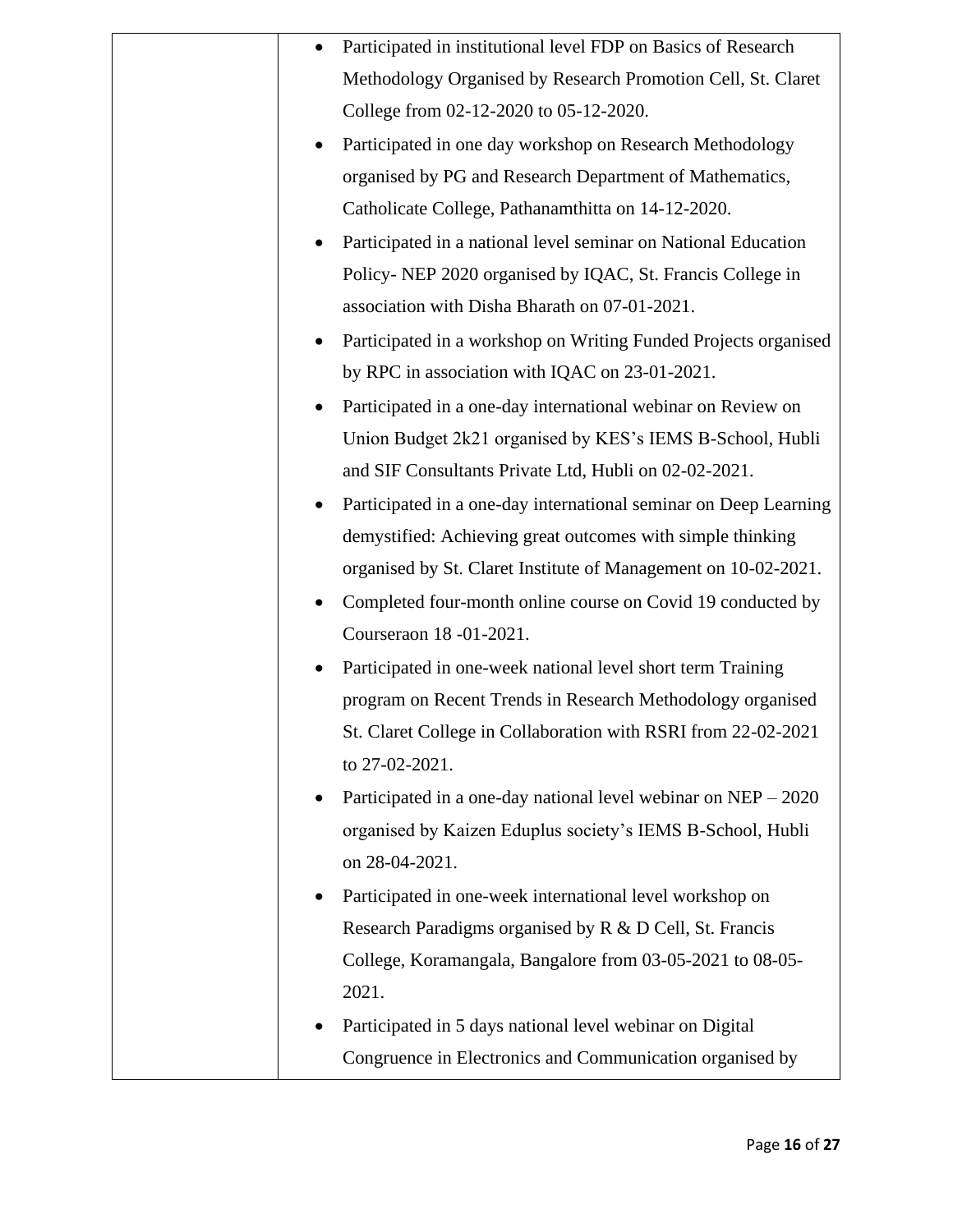|                            |           | Department of ECE, DR.N.G.P Institute of Technology-            |
|----------------------------|-----------|-----------------------------------------------------------------|
|                            |           | Coimbatore from 17-05-2021 to 21-05-2021.                       |
|                            |           | Participated in one-week national level AICTE-ISTE funded       |
|                            |           | Induction / Refresher program (3rd - Phase) organised by        |
|                            |           | Department of Electronics & Communication Engineering,          |
|                            |           | K.S.Institute of Technology from 24-05-2021 to 29-05-2021.      |
|                            |           | Participated in a one-day national level webinar on Precious    |
|                            |           | Plastic organised by Advance Mechanical Services Pvt. Ltd.      |
|                            |           | (AMS-India) in association with Suprajiv on 30-05-2021.         |
|                            |           | Attended a 6-day National level FDP on Multi technology         |
|                            |           | organised by AVIT Collaboration with Brain O Vision from 28-    |
|                            |           | 07-2021 to 03-07-2021.                                          |
|                            |           | Attended a 6-day National level FDP on Multi technology         |
|                            |           | organised by Ananthalakshmi Institute of Engineering and        |
|                            |           | Sciences from 28-07-2021 to 03-07-2021.                         |
|                            |           | Attended a 6-day National level FDP on Multi technology         |
|                            |           | organised by CSE, RYMEC in collaboration with Brainovision      |
|                            |           | Solutions and National Youth Council of India from 28-07-2021   |
|                            |           | to 03-07-2021.                                                  |
| Dr Jyothi Prasad,          | $\bullet$ | Attended Five days international e-Seminar on Recent Research   |
| <b>Assistant Professor</b> |           | in Mathematics (ISRRM - 2020) organized by Department of        |
|                            |           | Mathematics, School of Science, GITAM, Bengaluru from 11-       |
|                            |           | 09-2020 to 15-09-2020.                                          |
|                            |           | Participated in institutional level FDP on Basics of Research   |
|                            |           | Methodology Organised by Research Promotion Cell, St.Claret     |
|                            |           | College from 02-12-2020 to 05-12-2020.                          |
|                            |           | Presented a paper on "Numerical and Asymptotic solutions of     |
|                            |           | two-dimensional Boundary layer flow along with heat transfer    |
|                            |           | over a constant wedge" in an Online International Conference on |
|                            |           | "History and Development of Mathematics" organised by           |
|                            |           | Maharshi Dayanand University Rohtak on 22-12-2020.              |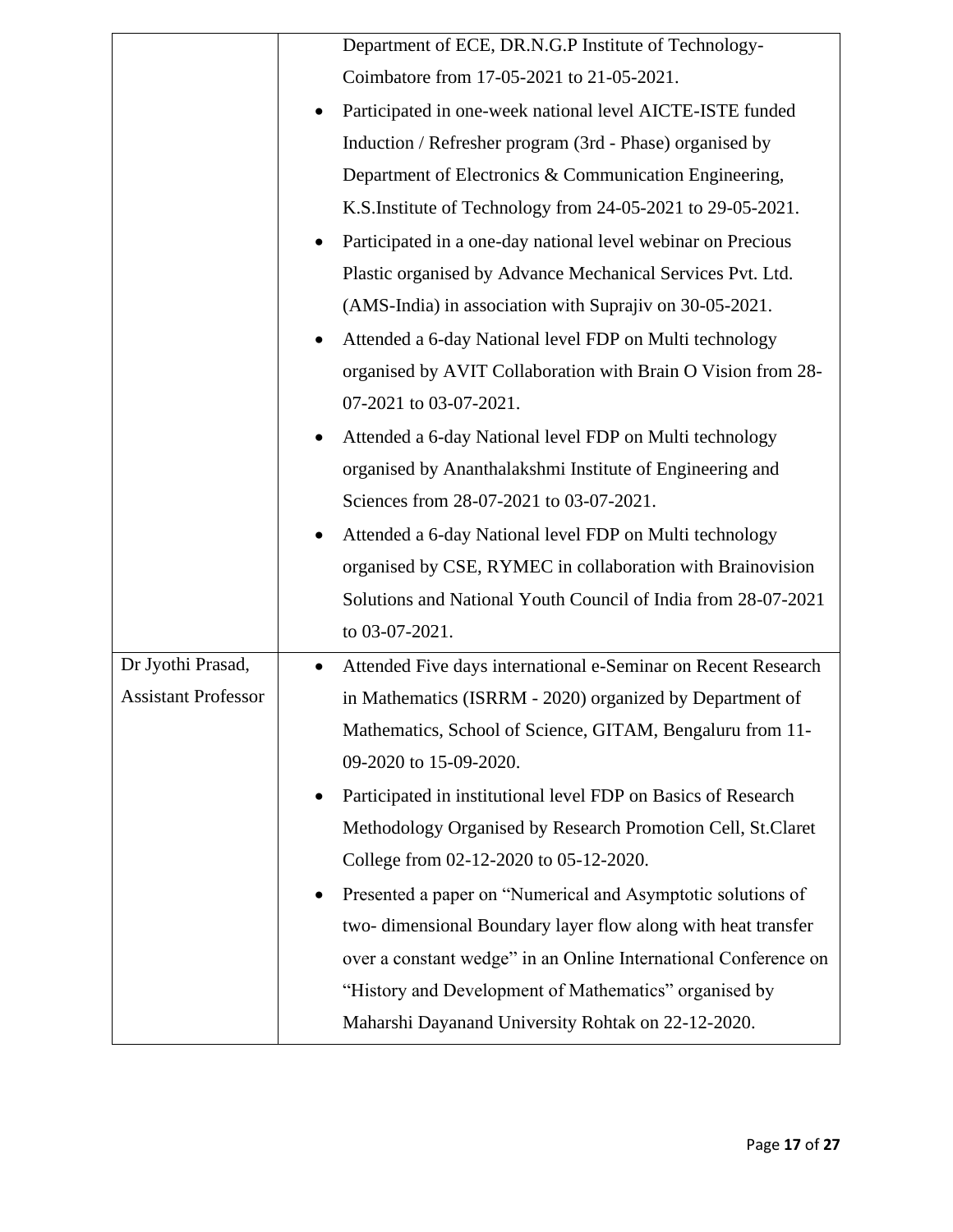|               |           | Participated in a national level one week FDP on Research and     |
|---------------|-----------|-------------------------------------------------------------------|
|               |           | current trends in Mathematics organised by Pillai College of      |
|               |           | Engineering from 26-12-2020 to 31-12-2020.                        |
|               |           | Participated in a National level Mathematics Quiz organised by    |
|               |           | Surana College Bangalore on 30-12-2020.                           |
|               |           | Participated in the one-week international workshop on Analysis   |
|               |           | of data in Matlab Software organised by Rest Society for          |
|               |           | Research International from 04-01-2021 to 02-01-2021.             |
|               |           | Participated in the two-day international webinar on              |
|               |           | Computational Mathematics organised by Government first           |
|               |           | grade college, Vijaynagar, Bangalore from 10-02-2021 to 11-02-    |
|               |           | 2021.                                                             |
|               |           | Participated in a one-day webinar on Ona Adaptive Finite          |
|               |           | Element Discretization of Darcy- Brinkman-Forchheimer Model       |
|               |           | conducted by Reva University on 20-03-2021.                       |
|               |           | Participated in one-week international level workshop on          |
|               |           | Research Paradigms organised by R & D Cell, St. Francis College,  |
|               |           | Koramangala, Bangalorefrom 03-05-2021 to 08-05-2021.              |
| Dr Rajkumar N | $\bullet$ | Participated in a 30-Day webinar on 'Matlab Master Class 2020',   |
|               |           | organized by IETE Mumbai and Pantech Prolabs India Pvt Ltd        |
|               |           | on 01-09-2020.                                                    |
|               |           | Participated in a national level workshop on Online Teaching      |
|               |           | Tools & Resources organised by Super Teacher Edu-reforms on       |
|               |           | 15-11-2020.                                                       |
|               |           | Participated in a national level webinar on Current Trends in IT  |
|               |           | Industry organised by LMIMS Partnered with XIMEon 16-11-          |
|               |           | 2020.                                                             |
|               |           | Participated in an international level webinar on Accelerating AI |
|               |           | Adoption with Machine Learning organised by Netcom Learning       |
|               |           | on 19-11-2020.                                                    |
|               |           | Participated in five-day international workshop on AI & its       |
|               |           | applications organised by CIET from 23-11-2020 to 27-11-2020.     |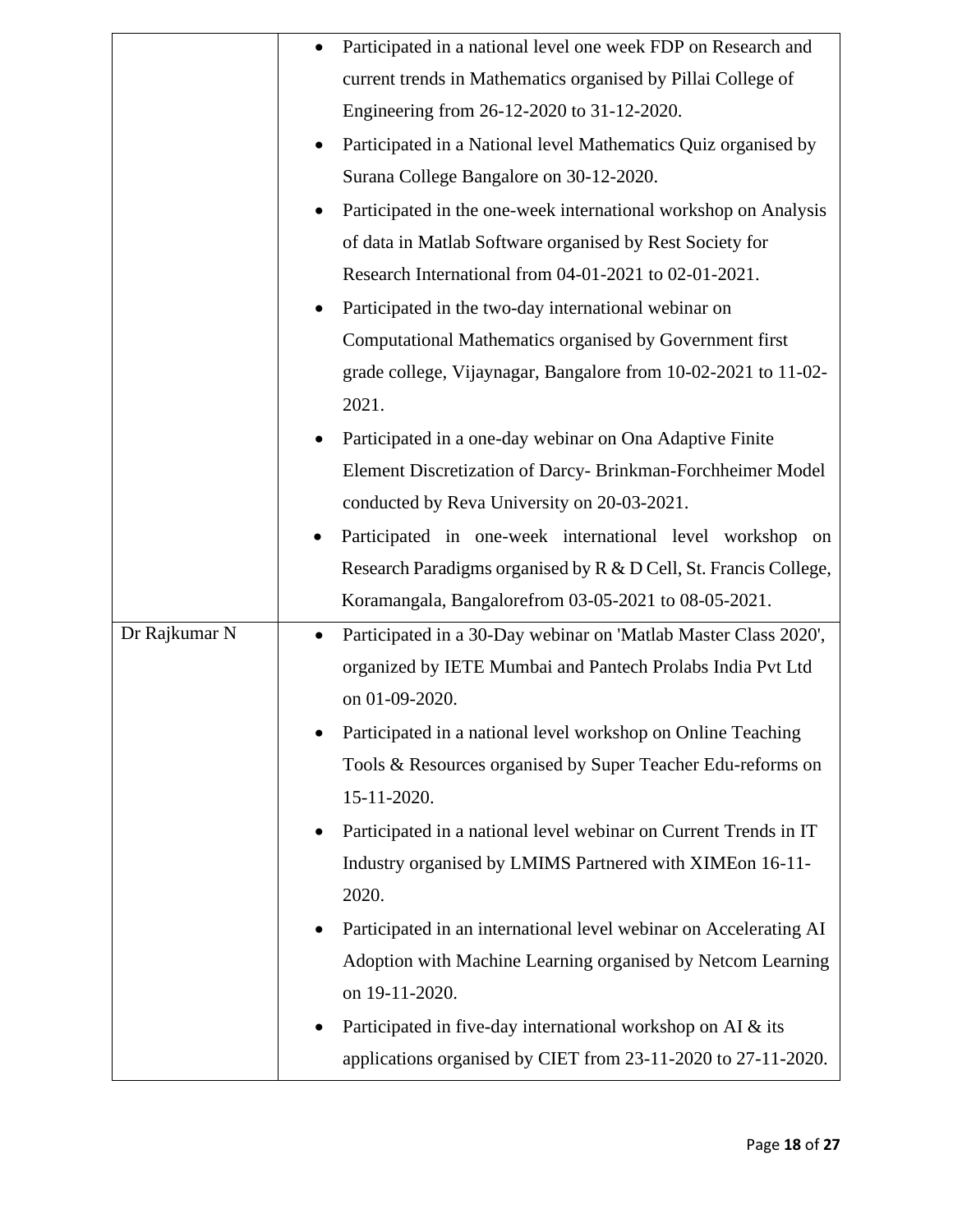|                     | Participated in an international level webinar on Intellectual  |
|---------------------|-----------------------------------------------------------------|
|                     | Property Rights (IPR) & Patent Process organised by Hindusthan  |
|                     | College of Engineering and Technology on 24-10-2020.            |
| $\bullet$           | Participated in national Webinar on Essentials of Research      |
|                     | Writing & Using Mendeley Reference Manager organised by         |
|                     | University of Mysore on 27-11-2020.                             |
| ٠                   | Participated in a national level webinar on Digital Twin:       |
|                     | Technology for post COVID-19 organised by BVICAM on 28-         |
| 11-2020.            |                                                                 |
|                     | Participated in three Week national level Faculty Development   |
|                     | Program organised by Saint Francis De Sales College, Nagpur     |
| on 01-12-2020.      |                                                                 |
|                     | Participated in institutional level FDP on Basics of Research   |
|                     | Methodology Organised by Research Promotion Cell, St.Claret     |
|                     | College from 02-12-2020 to 05-12-2020.                          |
| ٠                   | Participated in one day International Webinar on AI in Everyday |
|                     | Life – Threat or Opportunity organised by BVICAM, New Delhi     |
| on 04-12-2020.      |                                                                 |
| ٠                   | Participated in two-day national level FDP on MACHINE           |
|                     | LEARNING TECHNIQUES organised by Vel Tech Multi Tech            |
|                     | Dr. Rangarajan Dr. Sakunthala Engineering College from 11-12-   |
| 2020 to 12-12-2020. |                                                                 |
|                     | Participated in one day International Webinar on Digital        |
|                     | Inclusion of Underserved Communities organised by BVICAM        |
| on 18-12-2020.      |                                                                 |
|                     | Participated in one day International Webinar on 5G Network     |
|                     | and its Real Time Applications organised by MITS on 19-12-      |
| 2020                |                                                                 |
|                     | Participated in 7 days national level FDP on Application of     |
|                     | Tools & Techniques In Research Methodology & Accelerate to      |
|                     | Publish Article in Scopus and Web Of Science organized by       |
|                     | Hindustan College of Arts and Science from 19-12-2020 to 24-    |
| 12-2020.            |                                                                 |
|                     |                                                                 |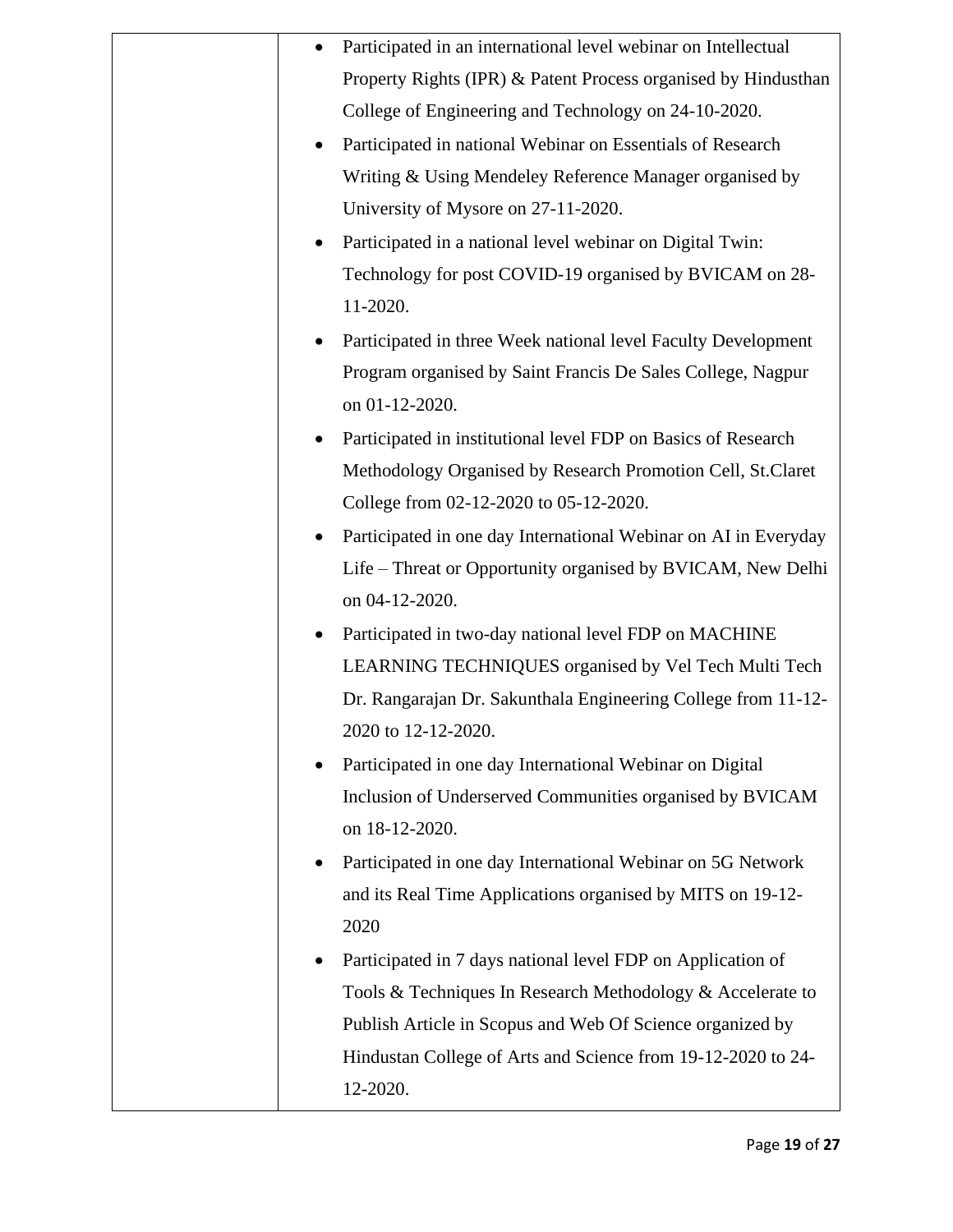| $\bullet$ | Participated in an International level workshop on IoT with   |
|-----------|---------------------------------------------------------------|
|           | Cooja Simulator organized by Madanapalle Institute of Science |
|           | and Technology on $01-01-2021$ .                              |
| $\bullet$ | Attended an international webinar on #digital minds@21        |
|           | conducted by Dr. Panjanrao Deshmukh Institute of management   |
|           | and technology, Nagpur on 05-03-2021.                         |

# **Papers Published/Patents by the Faculty**

| SI.<br>No.   | <b>Name of</b><br>the Faculty | <b>Title of the Paper</b>                                                                                                | Name of the<br><b>Journal</b>                                              | <b>URL/ISSN No</b>                                                                             | <b>Month</b><br>and Year |
|--------------|-------------------------------|--------------------------------------------------------------------------------------------------------------------------|----------------------------------------------------------------------------|------------------------------------------------------------------------------------------------|--------------------------|
| $\mathbf{1}$ | Mr<br>Chinmaya<br>Dash        | A novel approach for<br>improving security in<br>Software development<br>in small software firm                          | Emerging<br>Technology in<br>Data Mining<br>and<br>Information<br>Security | https://link.sprin<br>ger.com/chapter<br>/10.1007/978-<br>981-15-9774-<br>9_64N: 2367-<br>3370 | May, 2021                |
|              |                               | <b>Exploratory Analysis for</b><br>Waste in IT industries<br>during project<br>development using<br>Agile-Lean practices | Emerging<br>Technology in<br>Data Mining<br>and<br>Information<br>Security | https://link.sprin<br>ger.com/chapter<br>/10.1007/978-<br>981-15-9774-<br>$9 - 65$             | May, 2021                |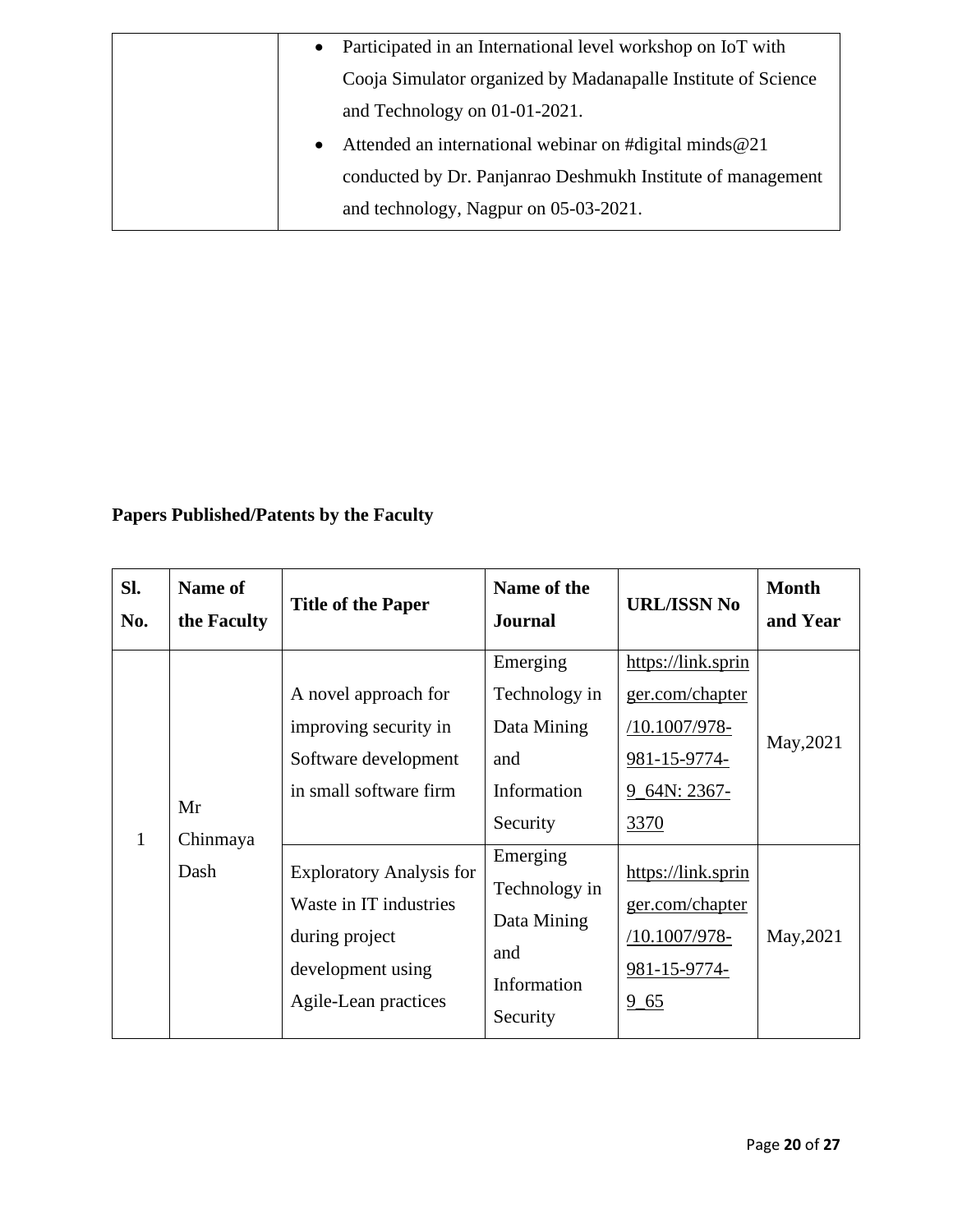|                |                                 | Lean Six Sigma in IT<br><b>SME's for Software</b><br><b>Process Optimization</b><br>and Minimization of<br>Wastes                                      | <b>Indian Journal</b><br>of Natural<br><b>Sciences</b>                     | $0976 - 0997$         | $Jun-21$  |
|----------------|---------------------------------|--------------------------------------------------------------------------------------------------------------------------------------------------------|----------------------------------------------------------------------------|-----------------------|-----------|
|                |                                 | An Approach for Secure<br>Software Development<br>Life Cycle in Small<br><b>Software Firms</b>                                                         | <b>Indian Journal</b><br>of Natural<br>Sciences                            | $0976 - 0997$         | $Jun-21$  |
|                |                                 | IAIP - Interactive<br><b>Business Data:</b><br>Interactive Intelligent<br><b>Bussiness Data</b><br>Visualization Using AI-<br><b>Based Programming</b> | Indian<br>Patent(publishe<br>d)                                            |                       | $Jul-05$  |
|                |                                 | <b>Emotional health</b><br>monitoring system for<br>students                                                                                           | Indian<br>Patent(publishe<br>$\mathbf{d}$                                  |                       | $Jul-05$  |
|                |                                 | An artificial intelligence<br>based real time<br>drowsiness detection<br>system                                                                        | Australian<br>Grant<br>Innovation<br>patent                                |                       | $Jul-05$  |
|                |                                 | System for monitoring<br>and controlling internet<br>of things(IOT) Boiler                                                                             | Australian<br>Grant<br>Innovation<br>patent                                |                       | $Jul-05$  |
| $\overline{2}$ | Mr Prakash<br>Chandra<br>Behera | A novel approach for<br>improving security in<br>Software development<br>in small software firm                                                        | Emerging<br>Technology in<br>Data Mining<br>and<br>Information<br>Security | 978-981-15-<br>9773-2 | May, 2021 |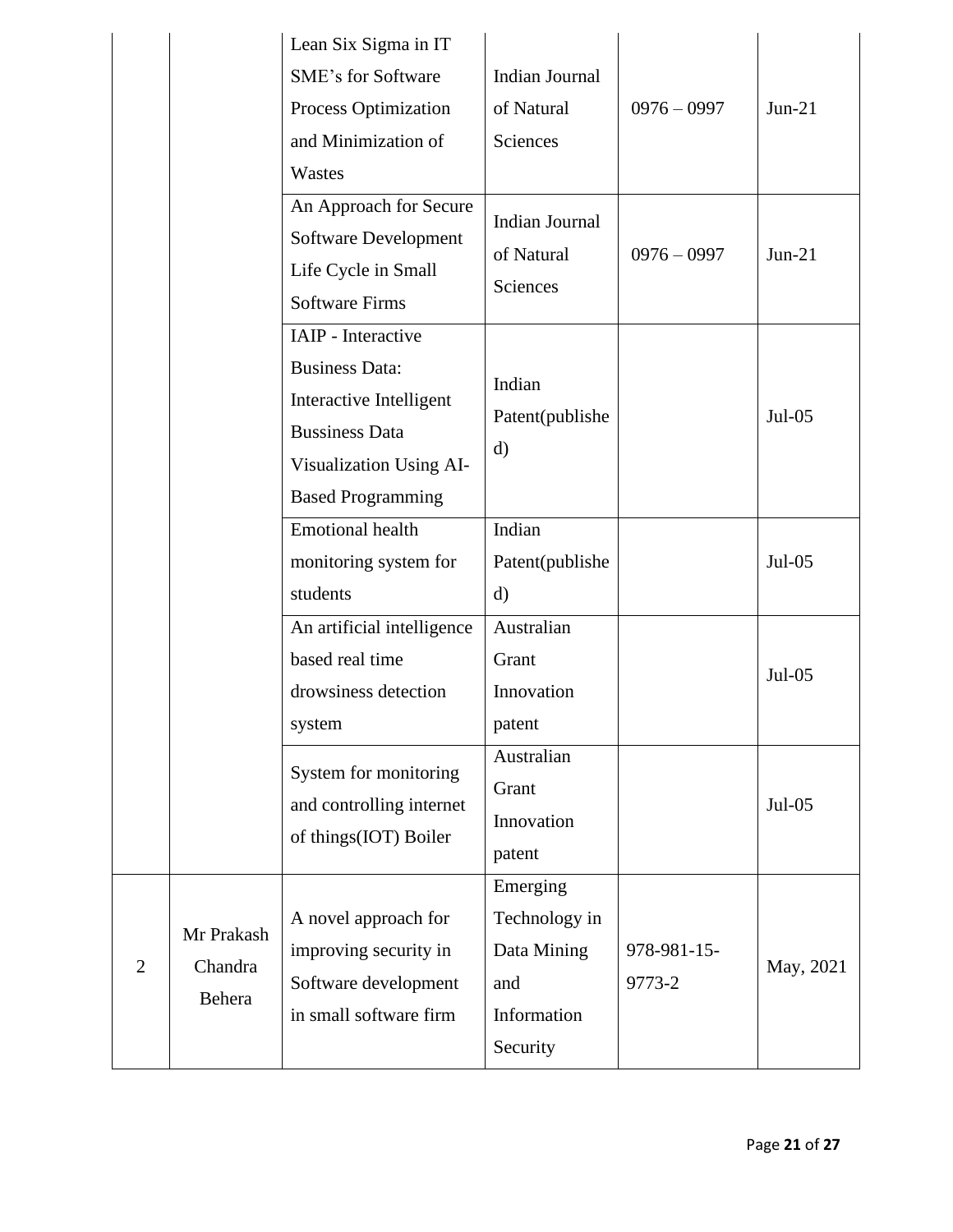| <b>Exploratory Analysis for</b><br>Waste in IT industries<br>during project<br>development using<br>Agile-Lean practices                              | Emerging<br>Technology in<br>Data Mining<br>and<br>Information<br>Security | 978-981-15-<br>9773-2 | May, 2021 |
|-------------------------------------------------------------------------------------------------------------------------------------------------------|----------------------------------------------------------------------------|-----------------------|-----------|
| Lean Six Sigma in IT<br><b>SME's for Software</b><br>Process Optimization<br>and Minimization of<br>Wastes                                            | Indian Journal<br>of Natural<br><b>Sciences</b>                            | $0976 - 0997$         | $Jun-21$  |
| An Approach for Secure<br>Software Development<br>Life Cycle in Small<br><b>Software Firms</b>                                                        | <b>Indian Journal</b><br>of Natural<br>Sciences                            | $0976 - 0997$         | $Jun-21$  |
| IAIP - Interactive<br><b>Business Data:</b><br>Interactive Intelligent<br><b>Business Data</b><br>Visualization Using AI-<br><b>Based Programming</b> | Indian<br>Patent(publishe<br>$\mathbf{d}$                                  |                       | $Jul-05$  |
| <b>Emotional health</b><br>monitoring system for<br>students                                                                                          | Indian<br>Patent(publishe<br>$\rm d)$                                      |                       | $Jul-05$  |
| An artificial intelligence<br>based real time<br>drowsiness detection<br>system                                                                       | Australian<br>Grant<br>Innovation<br>patent                                |                       | $Jul-05$  |
| System for monitoring<br>and controlling internet<br>of things(IOT) Boiler                                                                            | Australian<br>Grant<br>Innovation<br>patent                                |                       | $Jul-05$  |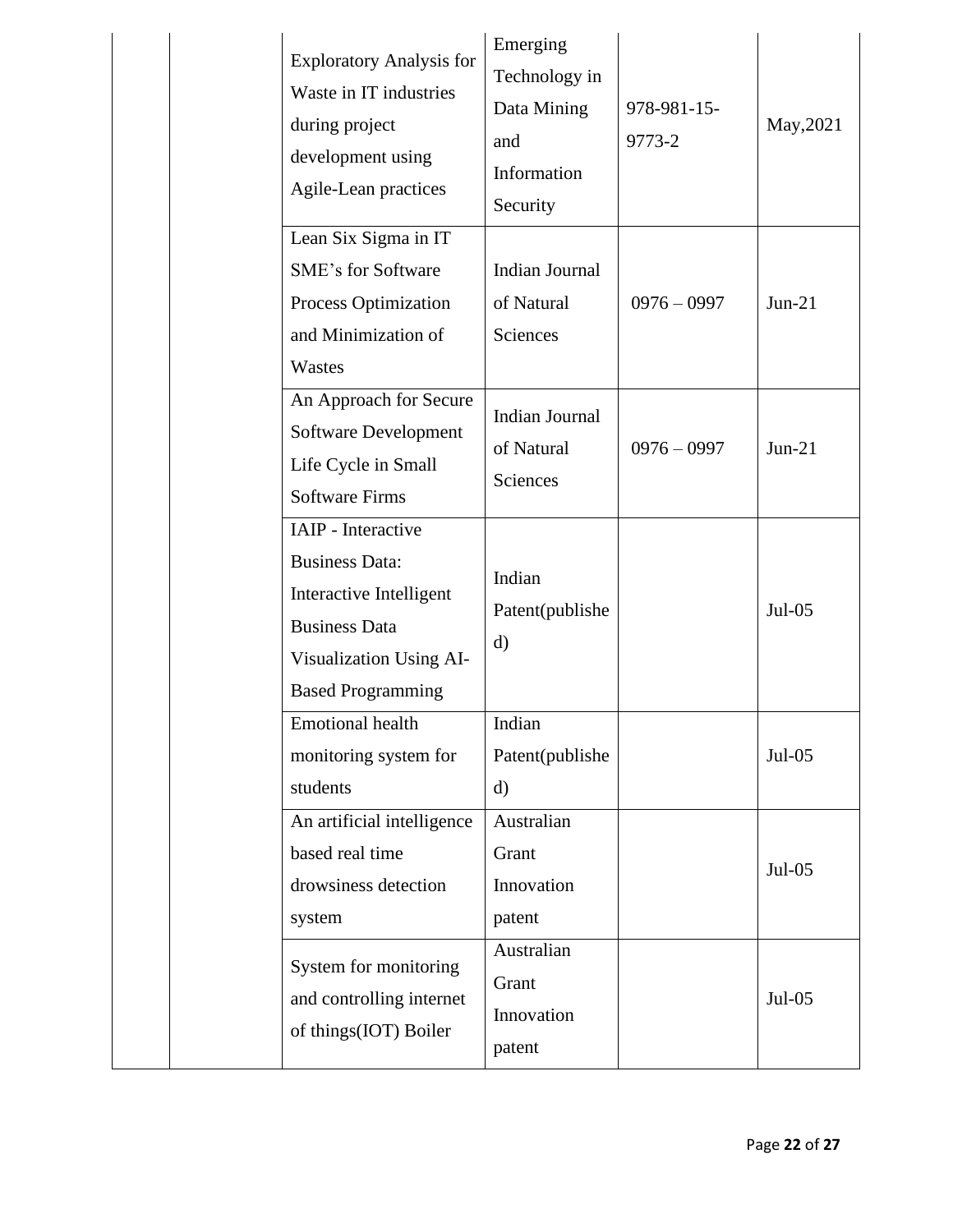| 3              | Ms.<br>Somanjoli<br>Mohapatra | An IoT and fog<br>computing enabled<br>intelligent healthcare<br>monitoring system to<br>optimize the cloud<br>storage | Turkish<br>Journal of<br>Computer and<br><b>Mathematics</b><br>Education | 1309-4653   | $May-21$ |
|----------------|-------------------------------|------------------------------------------------------------------------------------------------------------------------|--------------------------------------------------------------------------|-------------|----------|
|                |                               | A Survey on Threats<br>and Corrective Measure<br>on IoT Security                                                       | <b>Turkish Online</b><br>Journal of<br>Qualitative<br>Inquiry            |             | $Jun-21$ |
|                |                               | Secure Data Sharing In<br><b>Agriculture Using</b><br><b>Blockchain Technology</b>                                     | Turkish<br>Journal of<br>Computer and<br>Mathematics<br>Education        | 1925-1933   | $May-21$ |
| $\overline{4}$ | Dr.<br>Rajkumar N             | System and Design of<br><b>Sensor Based Electronic</b><br>Ventilator for COVID-<br>19 Patients,                        | Web of<br>Science                                                        | 20214102229 | $Jun-21$ |
|                |                               | <b>Automatic Attribute</b><br>Differentiator and<br>Controller for IOT<br>Applications                                 | Australian<br>Grant<br>Innovation<br>patent                              |             | $Jul-05$ |

# **Book(s)/Chapter(s) Published by the Faculty**

| Sl.<br>No. | <b>Name of the Faculty</b> | Title of the<br><b>Book/chapters</b><br>published | Name of the<br>publisher | <b>ISBN</b> /ISSN<br>N <sub>0</sub> | Year |
|------------|----------------------------|---------------------------------------------------|--------------------------|-------------------------------------|------|
|------------|----------------------------|---------------------------------------------------|--------------------------|-------------------------------------|------|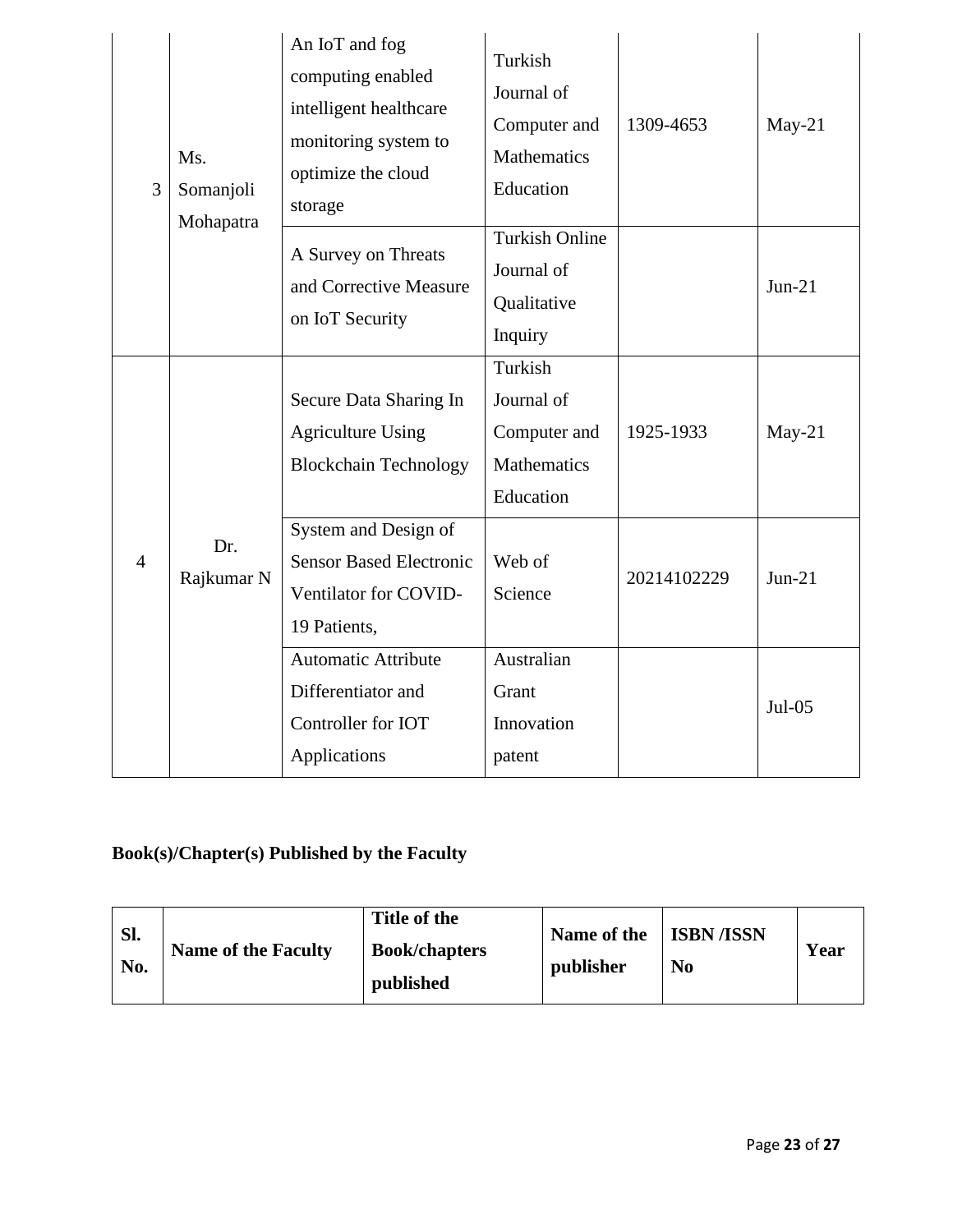| 1              | Ms. Somanjoli<br>Mohapatra   | A handbook on<br>Industry 4.0<br><b>Exploring New</b><br>Horizons and<br><b>Challenges for New</b><br><b>Normal Post</b><br>COVID-19 | Taurean<br>Publications,<br>New Delhi | 978-93-5407-<br>$414-1$ | 2020 |
|----------------|------------------------------|--------------------------------------------------------------------------------------------------------------------------------------|---------------------------------------|-------------------------|------|
| $\overline{2}$ | Mr Prakash Chandra<br>Behera | <b>Business</b><br>Mathematics and<br><b>Logical Reasoning</b>                                                                       | <b>Vision Book</b><br>House           | 978-93-90436-<br>56-9   | 2020 |
| 3              | Mr Chinmaya Dash             | Information<br>Technology for<br><b>Business</b>                                                                                     | Himalaya<br>Publication<br>House      | 978-93-5433-<br>$604-1$ | 2020 |

### **IT Club**

The club promotes and facilitates the effective integration of technology into the basic mission of the college through planning and coordinating various competitions and activities. To keep pace with the rapid changes in the Information Technology sector, IT club plays an important role. The IT club regularly conducts various activities and competitions and encourages the students to partake in inter/intra collegiate events. During the academic year 2020 – 21, the office bearers of IT club were Ms Geethanjali Gof III BCA – President, Mr Leonard Alphonso II BCA – Vice President and Ms Somanjoli Mohapatra– Faculty Coordinator.

### **SUBHARAMBH 2020**

The IT club offered an online platform with an array of events exclusively for the I year BCA and BSc students. The students actively participated in various events like reasoning tests, online quiz contests, and an innovative video-making competition called KNOW ME. The participants received an e-certificate of participation and winners were awarded the e- certificate of achievement.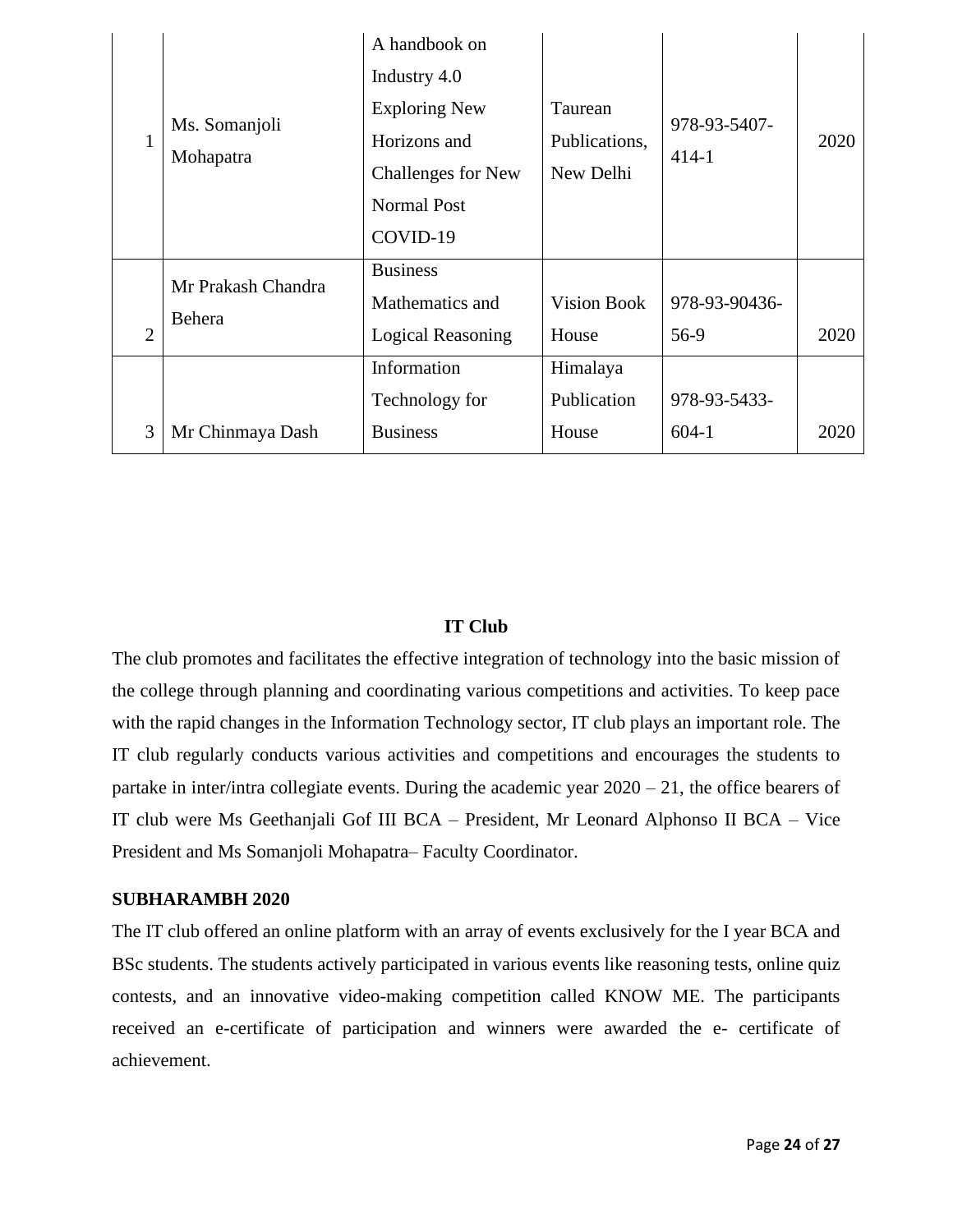### **INSPIRE 2021 (INTRA COLLEGIATE INFORMATION SCIENCE FEST)**

The Department of Sciences organized its 4<sup>th</sup>edition of an intra-collegiate IT fest 'INSPIRE' 2021 for the I and II years BCA and BSc students on January 8, 2021. The various events of INSPIRE 2021 were IT manager, coding and debugging, IT quiz, gaming, English, math event, photography and video editing. All the events were conducted in online mode. The winners received the certificate of appreciation.

### **SESSION ON MANUSCRIPT DRAFTING**

The IT club conducted a session on 'How to write a paper on 5/12/2020. Mr Jerin John, Alumnus 2013-16 guided the students about how to write a paper and introduced them to the IEEE format to be followed for paper publication. He also mentioned plagiarism and various tools related to it.

### **SESSION ON STRESS MANAGEMENT**

The department of computer science, IT club conducted a virtual interactive session on "Stress Management- Hello Happy, Goodbye Stress" on 18/05/2021. Ms SmithaSrikanth, L&D Consultant and Head of Training, Fluency Learning, Bangalore was invited as a resource person for the session. This session aimed at providing information on how to handle stress in different situations of life. This session is not only organised to build self-confidence among students but also intended to provide experiential knowledge about different life situations.

### **HANDS-ON SESSION ON COMMUNICATION & PUBLISHING TOOLS**

The department of computer science, IT club organized a hands-on session on "Communication & Publishing Tools" on 4/6/2021. Students from all the batches of BCA and BSc participated during the session. The IT club along with the student representatives conducted the session for the students of I year BSc and BCA. The session aimed at orienting students on google services especially on publishing & communication tools. Mr Manish M and Mr Leonard Alphonso, student representatives demonstrated various useful tools available under google publishing & communication tools.

### **SESSIONS ON RESEARCH ACTIVITIES**

• To inculcate research activity among the students the department conducted this session. This session aims to ignite creative thoughts in young minds to initiate their innovative work towards research. The club in association with Research Promotion Cell(RPC) conducted a virtual session on "*Academic Writing- A Way Forward"* on 22/05/2021*.* Dr Rajkumar N, the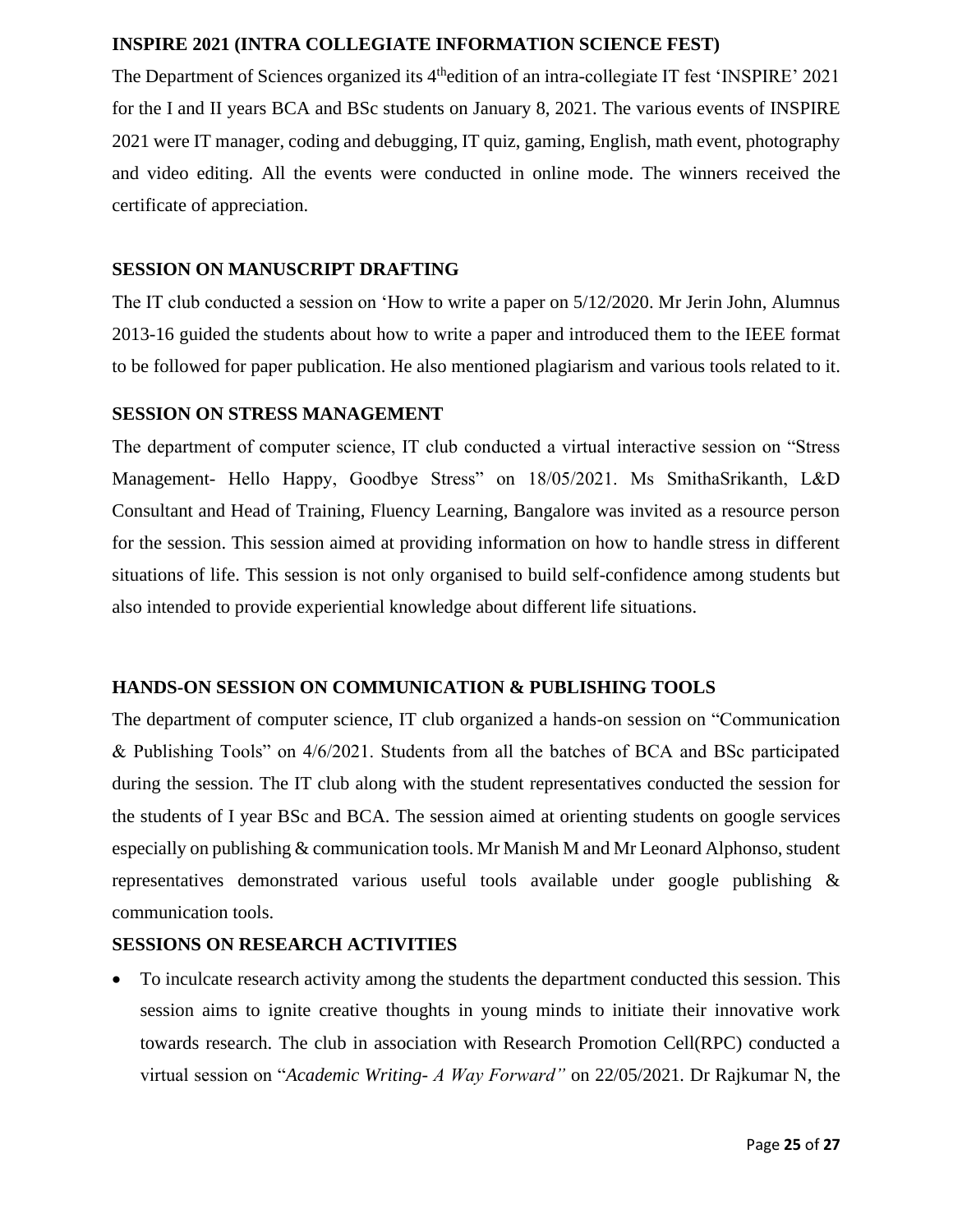coordinator RPC, Asst. Prof., Dept. of Computer Science was the resource person during the session.

• To help the students in analytical thinking and accelerate their reasoning capability, the club in association with Research Promotion Cell(RPC) conducted a virtual orientation session on "*Research Tools"* on 01/06/2021*.* Dr Rajkumar N, the coordinator RPC, Asst. Prof., Dept. of Computer Science was the resource person.

### **OTHER ACTIVITIES AND ACHIEVEMENTS**

- The IT Club coordinated National Technology Day via online mode on 11/05/2021. On account of this day, the club made a video on the theme - Science & Technology for a sustainable future, and also invited creative works like articles and posters during this day.
- Mr Aryan Rai V, student of  $1<sup>st</sup>$  year BCA won  $1<sup>st</sup>$  place in the event THINK PANNU MAPPI(ARTICLE REVIEW), a National Level IT Fest LOGIN 2K21 organized by Christ College, Department of Computer Science from 30/06/2021- 1/07/2021.
- Ms Jyothis Joy, student of  $2<sup>nd</sup>$  year BCAsecured Runners place in Scholar's Tale at National Level Technical Fest NUTPAM'20 organized by Sai Ram Institute of Technology, Chennai on 29/10/2020.
- Ms Jyothis Joy, student of  $2<sup>nd</sup>$  year BCA has been awarded third place in the 'Translathon' -The Science Business Idea contest conducted as part of NATIONAL SCIENCE DAY, organized by the Deanery of Sciences, KristuJayanti College (Autonomous), Bengaluru in association with Karnataka State Council for Science and Technology on 27/02/ 2021.

### **Science Club**

Science Club was launched in 2019 to enrich students in the world of sciences. The club mainly focuses on subjects such as Mathematics, Statistics, Economics and Computer Science. Science club aims to promote the significance of Science by supporting learners' enthusiasm and challenging their creativity. The office-bearers of Science Club for the academic year 2020 – 21 were Ms Litty Adens of III BSc – President, Mr Rajeev R of II BSc – Vice President and Ms Divya V R – Faculty Coordinator.

### **MAGNIX**

The Science Club by the Department of Sciences conducted an IntraCollegiate fest "MAGNIX 2020" from 14th to 20th Nov 2020. There were 32 participants from various departments. The